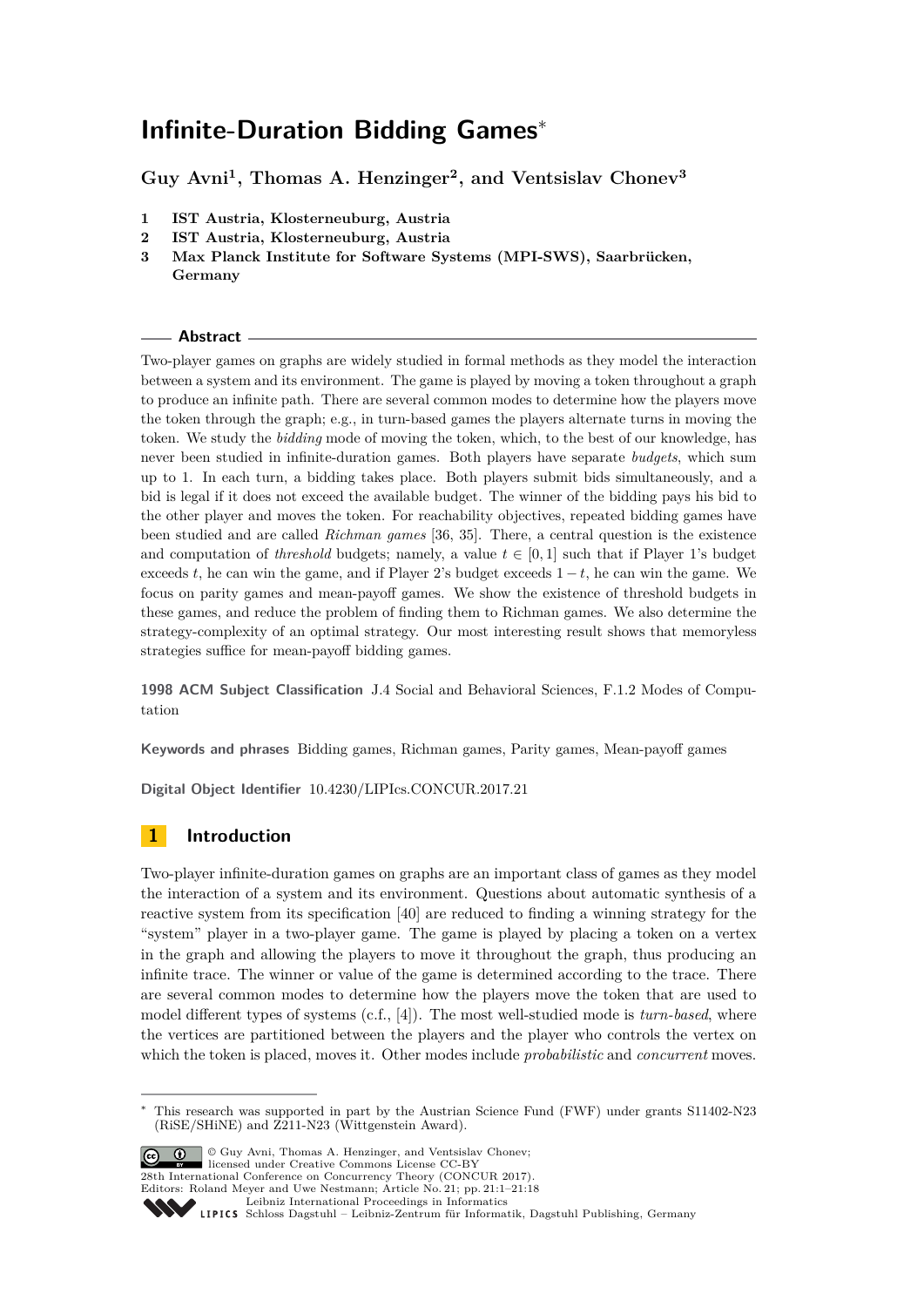### **21:2 Infinite-Duration Bidding Games**

We study a different mode of moving, which we refer to as *bidding*, and to the best of our knowledge, has never been studied for infinite-duration games. Both players have *budgets*, where for convenience, we have  $B_1 + B_2 = 1$ . In each turn a bidding takes place for the right to move the token. The players submit bids simultaneously, where a bid is legal if it does not exceed the available budget. Thus, a bid is a real number in  $[0, B_i]$ , for  $i \in \{1, 2\}$ . The player who bids higher pays the other player, and decides where the token moves. Draws can occur and one needs to devise a mechanism for resolving them (e.g., giving advantage to Player 1), and our results do not depend on a specific mechanism.

Bidding arises in many settings and we list several examples below. The players in a twoplayer game often model concurrent processes. Bidding for moving can model an interaction with a scheduler. The process that wins the bidding gets scheduled and proceeds with its computation. Thus, moving has a cost and processes are interested in moving only when it is critical. When and how much to bid can be seen as quantifying the resources that are needed for a system to achieve its objective, which is an interesting question. Other takes on this problem include reasoning about which input signals need to be read by the system at its different states [\[20,](#page-16-3) [2\]](#page-15-1) as well as allowing the system to read chunks of input signals before producing an output signal [\[28,](#page-16-4) [27,](#page-16-5) [33\]](#page-16-6). Also, our bidding game can model *scrip systems* that use internal currencies for bidding in order to prevent "free riding" [\[31\]](#page-16-7). Such systems are successfully used in various settings such as databases [\[43\]](#page-17-1), group decision making [\[42\]](#page-17-2), resource allocation, and peer-to-peer networks (see [\[29\]](#page-16-8) and references therein). Finally, repeated bidding is a form of a sequential auction [\[37\]](#page-16-9), which is used in many settings including online advertising.

Recall that the winner or value of the game is determined according to the outcome, which is an infinite trace. There are several well-studied objectives in games. The simplest objective is *reachability*, where Player 1 has a target vertex and a trace is winning for him iff it visits the target. Bidding reachability games are equivalent to *Richman games* [\[36,](#page-16-0) [35\]](#page-16-1), named after David Richman. Richman games are the first to study the bidding mode of moving. The central question that is studied on Richman games regards a *threshold budget*, which is a function THRESH :  $V \rightarrow [0, 1]$  such that if Player 1's budget exceeds THRESH $(v)$ at a vertex  $v$ , then he has a strategy to win the game. On the other hand, if Player  $2$ 's budget exceeds  $1 - \text{THRESH}(v)$ , he can win the game (recall that the budgets add up to 1). In [\[36,](#page-16-0) [35\]](#page-16-1), the authors show that threshold budgets exist, are unique, and that finding them is in NP. We slightly improve their result by showing that the problem is in NP and coNP. We illustrate the bidding model and the threshold problem in the following example.

► **Example 1.** Consider for example, the bidding reachability game that is depicted in Figure [1.](#page-2-0) Player 1's goal is to reach *t*, and Player 2's goal is to prevent this from happening. How much budget suffices for Player 1 to guarantee winning? Clearly, even if Player 1 has all the budget, he cannot win in  $v_1$ , thus THRESH $(v_1) = 1$ . Similarly, even if Player 2 has all the budget in *t*, Player 1 has already won, thus  $\text{THRESH}(t) = 0$ . We show a naive solution in which Player 1 wins when his budget exceeds 0.75. Indeed, if Player 1's budget is  $0.75 + \epsilon$ , for  $\epsilon > 0$ , then since the budgets add up to 1, Player 2's budget is  $0.25 - \epsilon$ . In the first turn, Player 1 bids  $0.25 + \frac{\epsilon}{2}$  and wins the bidding since Player 2 cannot bid above 0.25. He pays his bid to Player 2 and moves the token to  $v_2$ . Thus, at the end of the round, the budgets are  $0.5 + \frac{\epsilon}{2}$  and  $0.5 - \frac{\epsilon}{2}$  and the token is on *v*<sub>2</sub>. In the second bidding, Player 1 bids all his budget, wins the bidding since Player 2 cannot bid above 0*.*5, moves the token to *t*, and wins the game. It turns out that the threshold budgets are lower: it follows from Theorem [3](#page-5-0) that they are THRESH $(v_0) = 2/3$  and THRESH $(v_2) = 1/3$ .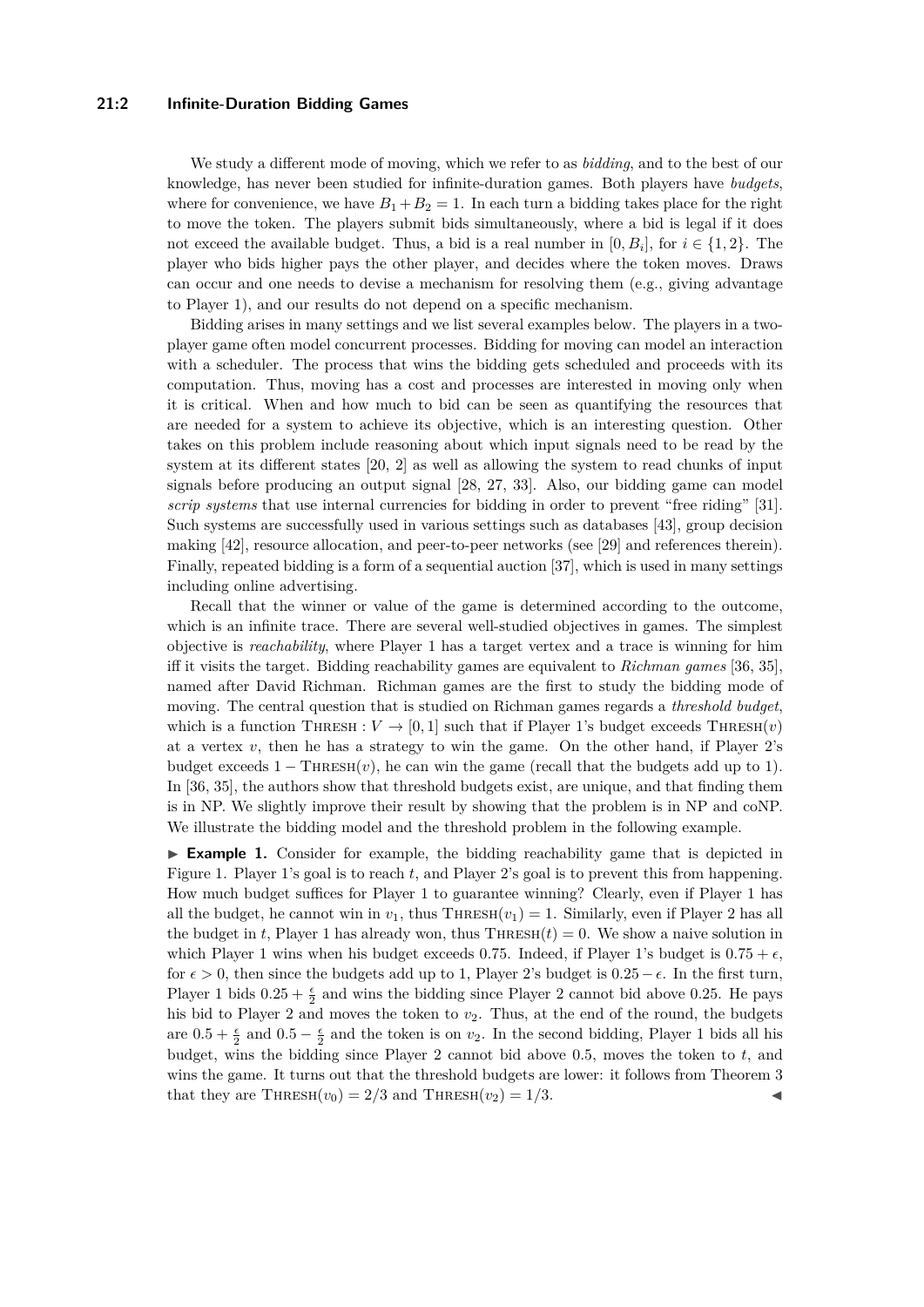<span id="page-2-0"></span>

**Figure 1** On the left, a bidding reachability game. On the right, a bidding mean-payoff game where the weights are depicted on the edges.

We introduce and study infinite duration bidding games with richer qualitative objectives as well as quantitative objectives. *Parity games* are an important class of qualitative games as the problem of reactive synthesis from LTL specifications is reduced to a parity game. The vertices in a parity game are labeled by an index in  $\{0, \ldots, d\}$ , for some  $d \in \mathbb{N}$ , and an infinite trace is winning for Player 1 iff the parity of the maximal index that is visited infinitely often is odd. The quantitative games we focus on are *mean-payoff* games. An infinite outcome has a value, which can be thought of as the amount of money that Player 1 pays Player 2. Accordingly, we refer to the players in a mean-payoff game as *Maximizer* (Max, for short) and *Minimizer* (Min, for short). The vertices of a mean-payoff game are labeled by values in  $\mathbb{Z}$ . Consider an infinite trace  $\pi$ . The *energy* of a prefix  $\pi^n$  of length *n* of  $\pi$ , denoted  $E(\pi^n)$ , is the sum of the values it traverses. The mean-payoff value of  $\pi$ is lim  $\inf_{n\to\infty} E(\pi^n)/n$ . We are interested in cases where Min can guarantee a non-positive mean-payoff value. It suffices to show that he can guarantee that an infinite outcome  $\pi$ either has infinitely many prefixes with  $E(\pi^n) = 0$ , or that the energy is bounded, thus there is  $N \in \mathbb{N}$  such that for every  $n \in \mathbb{N}$ , we have  $E(\pi^n) \leq N$ . We stress the point that there are two "currencies" in the game: a "monopoly money" that is used to determine who moves the token and which the players do not care about once the game ends, and the values on the vertices, which is the value that Min and Max seek to minimize and maximize, respectively. We illustrate mean-payoff games with the following example.

► **Example 2.** Consider the mean-payoff bidding game that is depicted in Figure [1,](#page-2-0) where for convenience the values are placed on the edges and not on the vertices. We claim that Min has a strategy that guarantees a non-positive mean-payoff value. Without loss of generality, Max always chooses the 1-valued edge. Min's strategy is a *tit-for-tat*-like strategy, and he always takes the (−1)-valued edge. The difficulty is in finidng the right bids. Initially, Min bids 0. Assume Max wins a bidding with *b >* 0. Min will try and *match* this win: he bids *b* until he wins with it. Let  $b_1, \ldots, b_n$  be Max's winning bids before Min wins with *b*. We call these *un-matched* bids. The next bid Min attempts to match is  $b' = \min_{1 \leq i \leq n} b_i$ ; he bids *b*<sup>*i*</sup> until he wins with it, and continues similarly until all bids are matched.

We claim that the tit-for-tat strategy guarantees a non-positive mean-payoff value. Observe first that if a prefix of the outcome has *k* unmatched bids, then the energy is *k*. In particular, if all bids are matched, the energy is 0. Suppose Min bids *b*. We claim that the number of un-matched bids is at most  $\lceil 1/b \rceil$ . Otherwise, since *b* is less than all other un-matched bids, Max would need to invest more than a budget of 1. It follows that an infinite outcome that never reaches energy level 0 has bounded energy, thus the mean-payoff value is non-positive.

We study the existence and computation of threshold budgets in parity and mean-payoff bidding games. Also, we determine the strategy complexity that is necessary for winning. Recall that a winning strategy in a game typically corresponds to an implementation of a system. A strategy that uses an unbounded memory, like the tit-for-tat strategy above, is not useful for implementing. Thus, our goal is to find strategies that use little or no memory, which are known as *memoryless* strategies.

**CON C U R 2 0 1 7**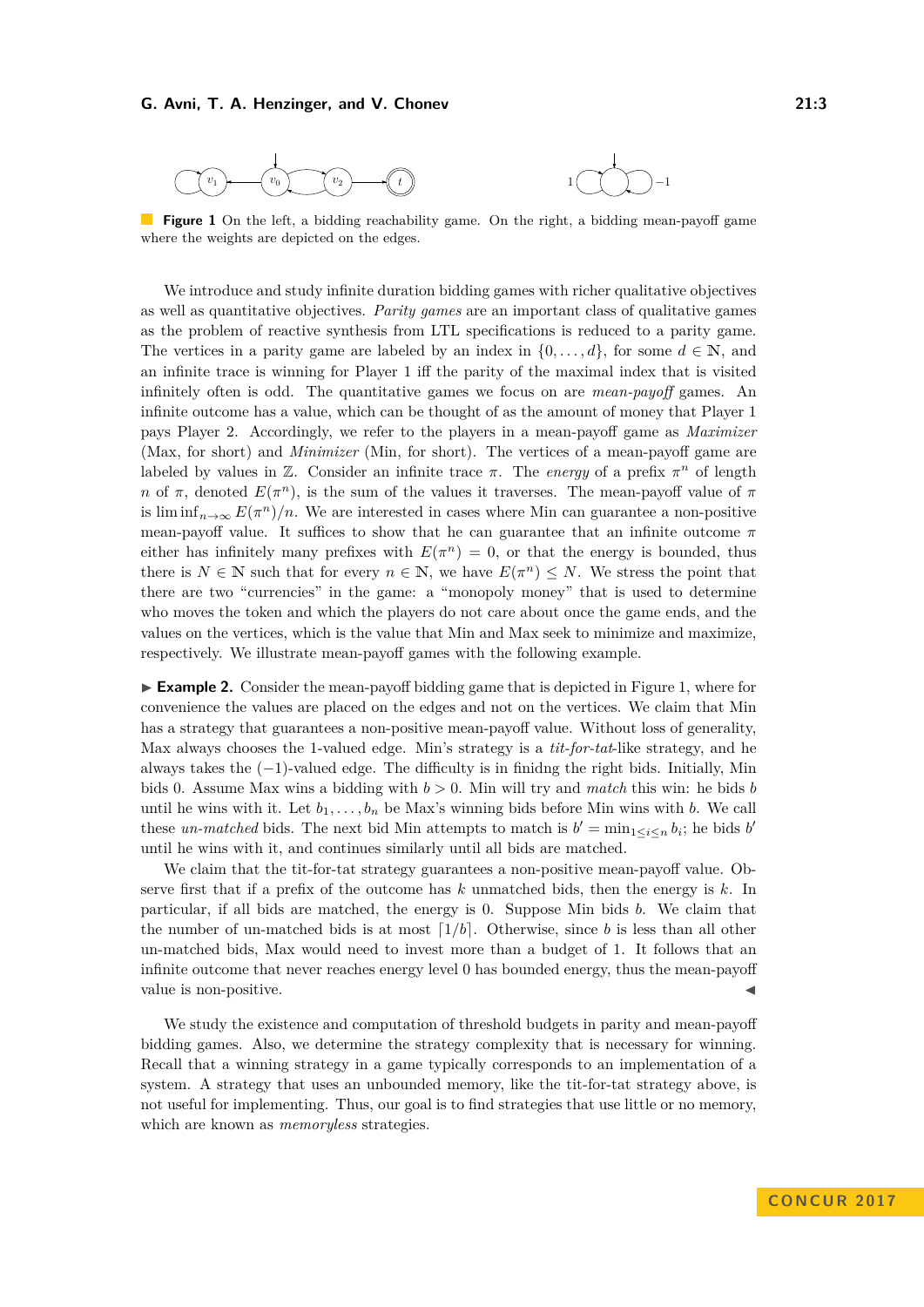### **21:4 Infinite-Duration Bidding Games**

We show that parity bidding games are linearly-reducible to Richman games allowing us to obtain all the positive results from these games; threshold budgets exist, are unique, and computing them is no harder than for Richman games, i.e., the problem is in NP and coNP. We find this result quite surprising since for most other modes of moving, parity games are considerably harder than reachability games. The crux of the proof considers bottom strongly-connected components (BSCCs, for short) in the arena, i.e., SCCs with no exiting edges. We show that in a strongly connected bidding parity game, exactly one of the players wins with every initial budget, thus the threshold budgets of the vertices of a BSCC are in {0*,* 1}. If the vertex with highest parity in a BSCC is odd, then Player 1 wins, i.e., the threshold budgets are all 0, and otherwise Player 2 wins, i.e., the threshold budgets are all 1. We can thus construct a Richman game by setting the target of Player 1 to the BSCCs that are winning for him and the target of Player 2 to the ones that are winning for him. Moreover, we show that memoryless strategies are sufficient for winning in these games.

We proceed to study mean-payoff bidding games. We adapt the definition of threshold values; we say that  $t \in [0, 1]$  is a threshold value for Min if with a budget that exceeds  $t$ , Min can guarantee a non-positive mean-payoff value. On the other hand, if Max's budget exceeds  $1 - t$ , he can guarantee a positive mean-payoff value. We show that threshold values exist and are unique in mean-payoff bidding games. The crux of the existence proof again considers the BSCCs of the game. We show that in a strongly-connected mean-payoff bidding game, the threshold budgets are in {0*,* 1}, thus again either Min "wins" or Max "wins" the game. Moreover, this classification can be determined in NP and coNP, thus the complexity of solving bidding mean-payoff games coincides with Richman games. Our results for strongly-connected games are obtained by developing the connection that was observed in [\[36,](#page-16-0) [35\]](#page-16-1) between the threshold budget and the reachability probability in a probabilistic model on the same structure as the game. We show a connection between bidding meanpayoff games and *one-counter* 2*.*5*-player games* [\[14,](#page-15-2) [13\]](#page-15-3) to prove the classification of BSCCs. In turn, these games are equivalent to discrete *quasi-birth-death processes* [\[24\]](#page-16-10) and generalize *solvency games* [\[11\]](#page-15-4), which can be thought of as a rewarded Markov decision process with a single vertex.

The classification above is existential in nature and does not provide any insight on how a player guarantees a mean-payoff value. Our most technically challenging results concern the constructions strategies for Min and Max. The challenging part of the construction is reasoning about strongly-connected bidding mean-payoff games. Consider a stronglyconnected game in which Min can guarantee a non-positive mean-payoff value. The idea of our construction is to tie between changes in Min's budget with changes in the energy; *investing* one unit of budget (with the appropriate normalization) implies a decrease of a unit of energy, and on the other hand, an increase of a unit of energy implies a *gain* of one unit of budget. Since the budgets are bounded by 1, the value cannot increase arbitrarily. Finding the right bids in a general SCC is not trivial, and we find our solution to be surprisingly elegant. The case where Max can guarantee a positive mean-payoff value, is more challenging. Unlike a memoryless strategy for Min, the normalization factor must decrease as the value increases so that Max does not exhaust his budget. We show constant memory strategies in general and identify a fragment in which we show memoryless strategies.

### **Further bidding games**

Variants of bidding games where studied in the past. Already in [\[35\]](#page-16-1) several variants are studied including a *poorman* version in which the winner of the bidding pays the bank, thus the amount of money in the game decreases as the game proceeds. Motivated by recreational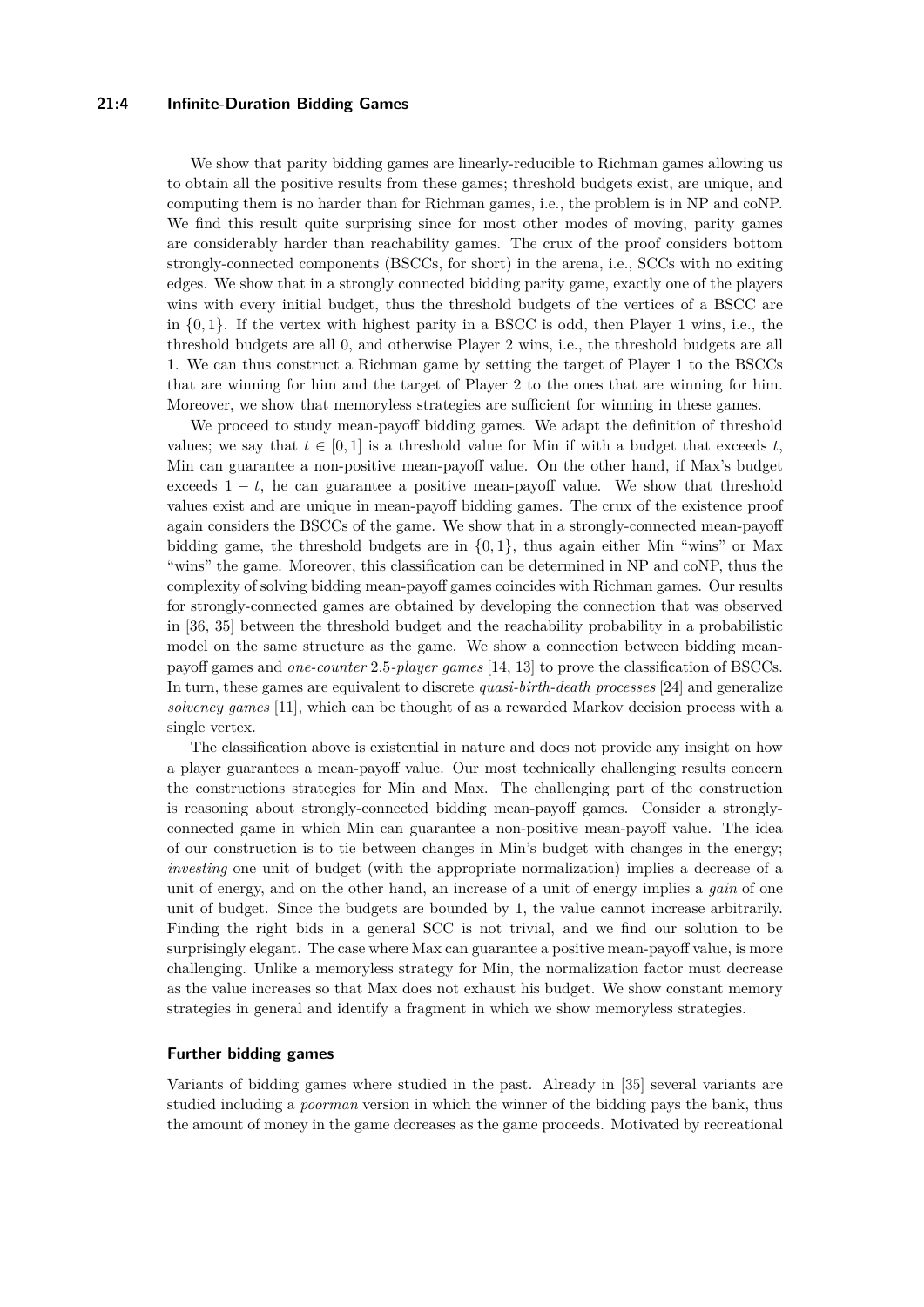games, e.g., bidding chess, *discrete bidding games* are studied in [\[23\]](#page-16-11), where the money is divided into chips, so a bid cannot be arbitrarily small as in the bidding games we study. In *all-pay* bidding games [\[38\]](#page-16-12), the players all pay their bids to the bank. Non-zero-sum two-player games were recently studied in [\[30\]](#page-16-13). They consider a bidding game on a directed acyclic graph. Moving the token throughout the graph is done by means of bidding. The game ends once the token reaches a sink, and each sink is labeled with a pair of payoffs for the two players that do not necessarily sum up to 0. They show existence of *subgame perfect equilibrium* for every initial budget and a polynomial algorithm to compute it.

Due to lack of space, most of the proofs appear in the full version [\[7\]](#page-15-5).

### **2 Preliminaries**

An *arena* is a pair  $\langle G, \alpha \rangle$ , where *G* is a directed graph and  $\alpha$  is an objective. A game is played on an arena as follows. A token is placed on a vertex in the arena and the players move it throughout the graph. The *outcome* is an infinite path *π*. The winner or value is determined according to  $\pi$  and  $\alpha$  as we elaborate below. There are several common modes in which the players move the token. In *turn-based games* the vertices are partitioned between the players and the player who controls the vertex on which the token is placed, moves it. Another mode is *probabilistic* choices, where the game can be thought of as a *Markov chain*, thus the edges are labeled with probabilities, and the edge on which the token proceeds is chosen randomly. A combination of these two modes is called *2.5-player* games, where the vertices are partitioned into three sets: Player 1 vertices, Player 2 vertices, and probabilistic vertices. Finally, in *concurrent* games, each player has a possible (typically finite) set of actions he can choose from in a vertex. The players select an action simultaneously, and the choice of actions dictates to which vertex the token moves.

We study a different mode of moving, which we call *bidding*. Both players have budgets, where for convenience, we have  $B_1+B_2=1$ . In each turn, a bidding takes place to determine who moves the token. Both players submit bids simultaneously, where a bid is a real number in  $[0, B_i]$ , for  $i \in \{1, 2\}$ . The player who bids higher pays the other player and decides where the token moves. Note that the sum of budgets always remains 1. While draws can occur, in the questions we study we try avoid the issue of draws.

A *strategy* prescribes to a player which *action* to take in a game, given a finite *history* of the game, where we define these two notions below. In 2*.*5-player games, histories are paths and actions are vertices. Thus, a strategy for Player *i*, for  $i \in \{1, 2\}$ , takes a finite path that ends in a Player *i* vertex, and prescribes to which vertex the token moves to next. In bidding games, histories and strategies are more complicated as they maintain the information about the bids and winners of the bids. A history is a sequence of the form  $v_0, \langle v_1, b_1, i_1 \rangle, \langle v_2, b_2, i_2 \rangle, \ldots, \langle v_k, b_k, i_k \rangle \in V \cdot (V \times [0, 1] \times \{1, 2\})^*$ , where, for  $j \geq 1$ , in the j-th round, the token is placed on vertex  $v_{j-1}$ , the winning bid is  $b_j$ , and the winner is Player  $i_j$ , and Player  $i_j$  moves the token to vertex  $v_j$ . An action for a player is  $\langle b, v \rangle \in ([0, 1] \times V)$ , where *b* is the bid and *v* is the vertex to move to upon winning. An initial vertex  $v_0$  and strategies  $f_1$  and  $f_2$  for Players 1 and 2, respectively, determine a unique *outcome*  $\pi$  for the game, denoted  $out(v_0, f_1, f_2)$ , which is an infinite sequence in  $V \cdot (V \times [0, 1] \times \{1, 2\})^{\omega}$ . We sometimes abuse notation and refer to  $out(v_0, f_1, f_2)$  as a finite prefix of the infinite outcome. We drop  $v_0$  when it is clear from the context. We define the outcome inductively. The first element of the outcome is  $v_0$ . Suppose  $\pi_1, \ldots, \pi_j$  is defined. The players bids are given by  $\langle b_1, v_1 \rangle = f_1(\pi_1, \ldots, \pi_j)$  and  $\langle b_2, v_2 \rangle = f_2(\pi_1, \ldots, \pi_j)$ . If  $b_1 > b_2$ , then  $\pi_{j+1} = \langle v_1, b_1, 1 \rangle$ , and dually when  $b_1 < b_2$ , we have  $\pi_{j+1} = \langle v_2, b_2, 2 \rangle$ . We assume there is some tie-breaking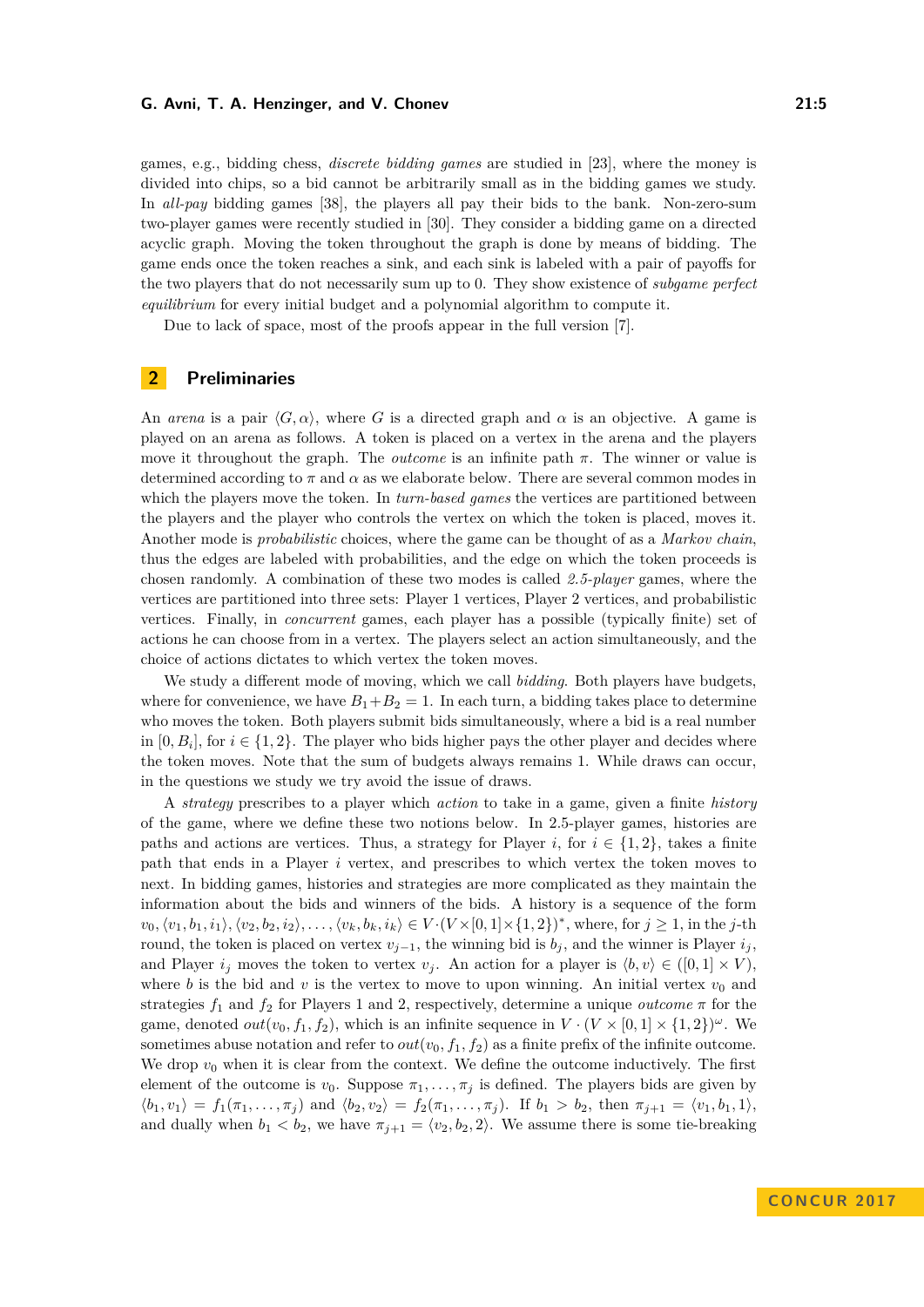### **21:6 Infinite-Duration Bidding Games**

mechanism that determines who the winner is when  $b_1 = b_2$ , and our results are not affected by what the tie-breaking mechanism is. Consider a finite outcome *π*. The *payment* of Player 1 in  $\pi$ , denoted  $\mathcal{B}_1(\pi)$ , is  $\sum_{1 \leq j \leq |\pi|} (-1)^{3-i_j} b_j$ , and Player 2's payment, denoted  $\mathcal{B}_2(\pi)$ is defined similarly. For  $i \in \{1, 2\}$ , consider an initial budget  $B_i^{init} \in [0, 1]$  for Player *i*. A strategy *f* is *legal* for Player *i* with respect to  $B_i^{init}$  if for every  $v_0 \in V$  and strategy *g* for the other player, Player *i*'s bid in a finite outcome  $\pi = out(v_0, f, g)$  does not surpass his budget. Thus, for  $\langle b, v \rangle = f(\pi)$ , we have  $b \leq B_i^{init} - B_i(\pi)$ .

### **Richman games and threshold budgets**

The simplest qualitative objective is reachability: Player 1 has a target vertex *v<sup>R</sup>* and an infinite outcome is winning for him if it visits  $v_R$ . Reachability bidding games are known as Richman games [\[36,](#page-16-0) [35\]](#page-16-1). In Richman games both players have a target, which we denote by  $v_R$  and  $v_S$ . The game ends once one of the targets is reached. Note that this definition is slightly different from standard reachability games since there, Player 2 has no target and his goal is to keep the game from  $v_R$ . Though, we show that for our purposes, since Richman games have no ties, reachability games are equivalent to Richman games (see Lemma [4\)](#page-6-0).

The central question that is studied on bidding games regards a *threshold budget*. A threshold budget is a function THRESH :  $V \rightarrow [0,1]$  such that if Player 1's budget exceeds THRESH $(v)$  at a vertex  $v$ , then he has a strategy to win the game. On the other hand, if Player 2's budget exceeds  $1 - \text{THRESH}(v)$ , he can win the game. We sometimes use THRESH<sub>1</sub>(*v*) to refer to THRESH(*v*) and THRESH<sub>2</sub>(*v*) to refer to 1–THRESH(*v*). We formalize the problem of finding threshold budgets as a decision problem. We define the THRESH-BUDG problem, which takes as input a bidding game  $\mathcal{G}$ , a vertex *v*, and a value  $t \in [0, 1]$ , and the goal is to decide whether  $\text{THRESH}(v) = t$ .

Threshold values are shown to exist in [\[36\]](#page-16-0) as well as how to compute them. We review briefly their results. Consider a Richman game  $G = \langle V, E, v_R, v_S \rangle$ . We define the *Richman function* as follows. We first define  $R(v, i)$ , for  $i \in \mathbb{N} \cup \{0\}$ , where the intuition is that if Player 1's budget exceeds  $R(v, i)$ , he can win in at most *i* steps. We define  $R(v_R, 0) = 0$ and  $R(v, 0) = 1$  for every other vertex  $v \in V$ . Indeed, Player 1 can win in 0 steps from  $v_R$  no matter what his initial budget is, and even if he has all the budget, he cannot win in 0 steps from anywhere else. Consider  $i \in \mathbb{N}$  and  $v \in V$ . We denote by  $adj(v) \subseteq V$ , the adjacent vertices to *v*, so  $u \in adj(v)$  iff  $E(v, u)$ . Let  $v^+$  be the vertex that maximizes the expression  $\max_{u \in adj(v)} R(u, i-1)$ , and let  $v^-$  be the vertex that minimizes the expression  $\min_{u \in \text{adj}(v)} R(u, i-1)$ . We define  $R(v, i) = \frac{1}{2}(R(v^+, i-1) + R(v^-, i-1))$ . We define  $R(v) = \lim_{i \to \infty} R(v, i)$ . The following theorem shows that  $R(v)$  equals THRESH(*v*), and throughout the paper we use them interchangeably. We give the proof of the theorem for completeness.

<span id="page-5-0"></span>▶ **Theorem 3.** [\[36\]](#page-16-0) For every  $v \in V$ , we have THRESH( $v$ ) =  $R(v)$ , thus if Player 1*'s budget at v exceeds*  $R(v)$ *, he can win from v, and if Player* 2*'s budget exceeds*  $1 - R(v)$ *, he can win from v.*

**Proof.** We prove for Player 1 and the proof for Player 2 is dual. Let  $t \in \mathbb{N}$  be an index such that  $B_1^{init} > R(v, t)$ . We prove by induction on *t* that Player 1 wins in at most *t* steps. The base case is easy. For the inductive step, assume Player 1 has a budget of  $R(v, i) + \epsilon$ . He bids  $b_1 = \frac{1}{2}(R(v^+, i-1) - R(v^-, i-1))$ . If he wins the bidding, he proceeds to  $v^-$  with a budget of  $R(v^-, i-1) + \epsilon$ . If he loses, then Player 2's bid exceeds  $b_1$  and the worst he can do is move to  $v^+$ . But then Player 1's budget is at least  $R(v^+, i - 1) + \epsilon$ . By the induction hypothesis, Player 1 wins in at most  $i - 1$  steps from both positions.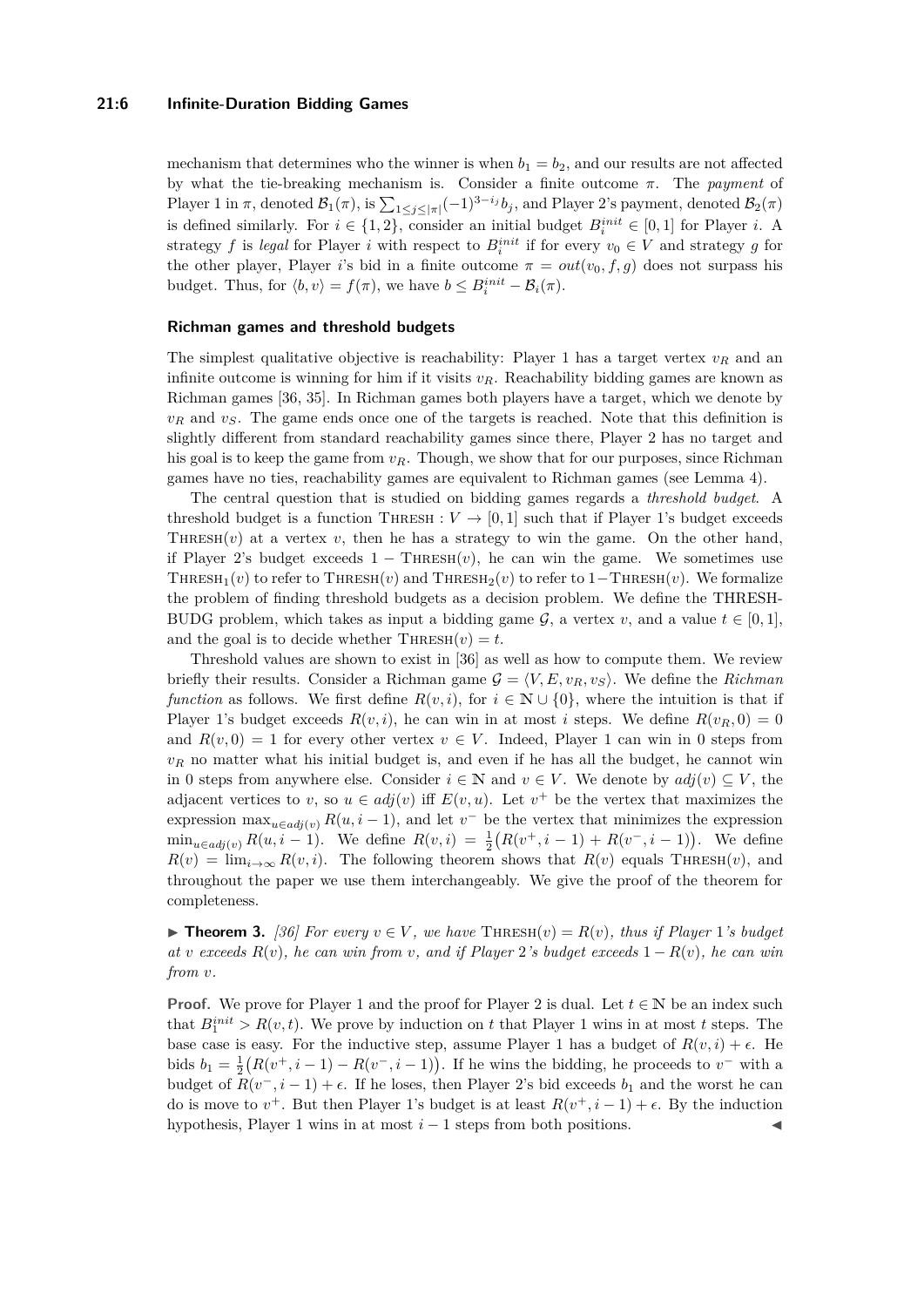We make precise the equivalence between reachability and Richman games.

<span id="page-6-0"></span>**► Lemma 4.** *Consider a bidding reachability game*  $\mathcal{G} = \langle V, E, T \rangle$ *, where*  $T \subseteq V$  *is a target set of vertices for Player* 1*. Let*  $S \subseteq V$  *be the vertices with no path to T. Consider the Richman* game  $\mathcal{G}' = \langle V \cup \{v_R, v_S\}, E', v_R, v_S \rangle$ , where  $E' = E \cup \{\langle v, v_R \rangle : v \in T\} \cup \{\langle v, v_S \rangle : v \in S\}.$ *For every*  $v \in V$ , the threshold budget of *v* in  $G$  equals the threshold budget of *v* in  $G'$ .

#### **Finding threshold budgets**

The authors in [\[35\]](#page-16-1) study the complexity of threshold-budget problem and show that is in NP. They guess, for each vertex *v* its neighbors  $v^-$  and  $v^+$ , and devise a linear program with the constraints  $R(v) = \frac{1}{2}(R(v^{-}) + R(v^{+}))$  and, for every neighbor *v'* of *v*, we have  $R(v^-) \leq R(v') \leq R(v^+)$ . The program has a solution iff the guess is correct. They leave open the problem of determining the exact complexity of finding the threshold budgets, and they explicitly state that it is not known whether the problem is in P or NP-hard.

We improve on their result by showing that THRESH-BUDG is in NP and coNP. Our reduction uses an important observation that is made in [\[36\]](#page-16-0), which will be useful later on. They connect between threshold budgets and reachability probabilities in Markov chains.

<span id="page-6-1"></span> $\triangleright$  Observation 5. Consider a Richman game  $\mathcal{G} = \langle V, E, v_R, v_S \rangle$ . Let  $M(\mathcal{G})$  be a Markov chain in which for each vertex  $v \in V$ , the probability of the edges  $\langle v, v^+\rangle$  and  $\langle v, v^-\rangle$  is  $\frac{1}{2}$  and the other outgoing edges from *v* have probability 0. Then, since  $R(v) = \frac{1}{2}(R(v^{+}) + R(v^{-}))$ , in  $M(\mathcal{G})$ , the probability of reaching  $v_R$  from *v* is THRESH(*v*).

We reduce THRESH-BUDG to the problem of "solving" a *simple stochastic game* (SSG, for short) [\[22\]](#page-16-14). An SSG has two players; one tries to minimize the probability that the target is reached, and the second player tries to minimize it. It is well-known that the game has a *value*, which is the probability of reaching the target when both players play optimally. The problem of finding the value of an SSG is known to be in NP  $\cap$  coNP. The SSG we construct can be seen as a turn-based game in which the player whose turn it is to move is chosen uniformly at random. The details of the proof can be found in the full version.

<span id="page-6-2"></span>I **Theorem 6.** *THRESH-BUDG for Richman games is in NP* ∩ *coNP.*

We stress the fact that the strategies in SSGs are very different from bidding games. As mentioned above, there, the strategies only prescribe which vertex to move the token to, whereas in bidding games, a strategy also prescribes what the next bid should be. So, a solution of a Richman game by reducing it to an SSG is existential in nature and does not give insight on the bids a player uses in his winning strategy. We will return to this point later on.

#### **Objectives**

We study zero-sum games. The qualitative games we focus on are parity games. A parity game is a triple  $\langle V, E, p \rangle$ , where  $p : V \rightarrow \{0, \ldots, d\}$  is a parity function that assigns to each vertex a *parity index*. An infinite outcome is winning for Player 1 iff the maximal index that is visited infinitely often is odd. The quantitative games we focus on are mean-payoff games. A mean-payoff game is  $\langle V, E, w \rangle$ , where  $w : V \to \mathbb{Z}$  is a weight function on the vertices. We often refer to the sum of weights in a path as its *energy*. Consider an infinite outcome  $\pi = v_0, \langle v_1, b_1, i_1 \rangle, \ldots$  For  $n \geq 0$ , we use  $\pi^n$  to refer to the prefix of length *n* of  $\pi$ . The energy of  $\pi^n$ , denoted  $E(\pi^n)$ , is  $\sum_{0 \le i \le n-1} w(v_i)$ . We define the mean-payoff value of  $\pi$  to be  $\liminf_{n\to\infty}\frac{E(\pi^n)}{n}$  $\frac{\pi}{n}$ . The value of  $\pi$  can be thought of as the amount of money Player 1 pays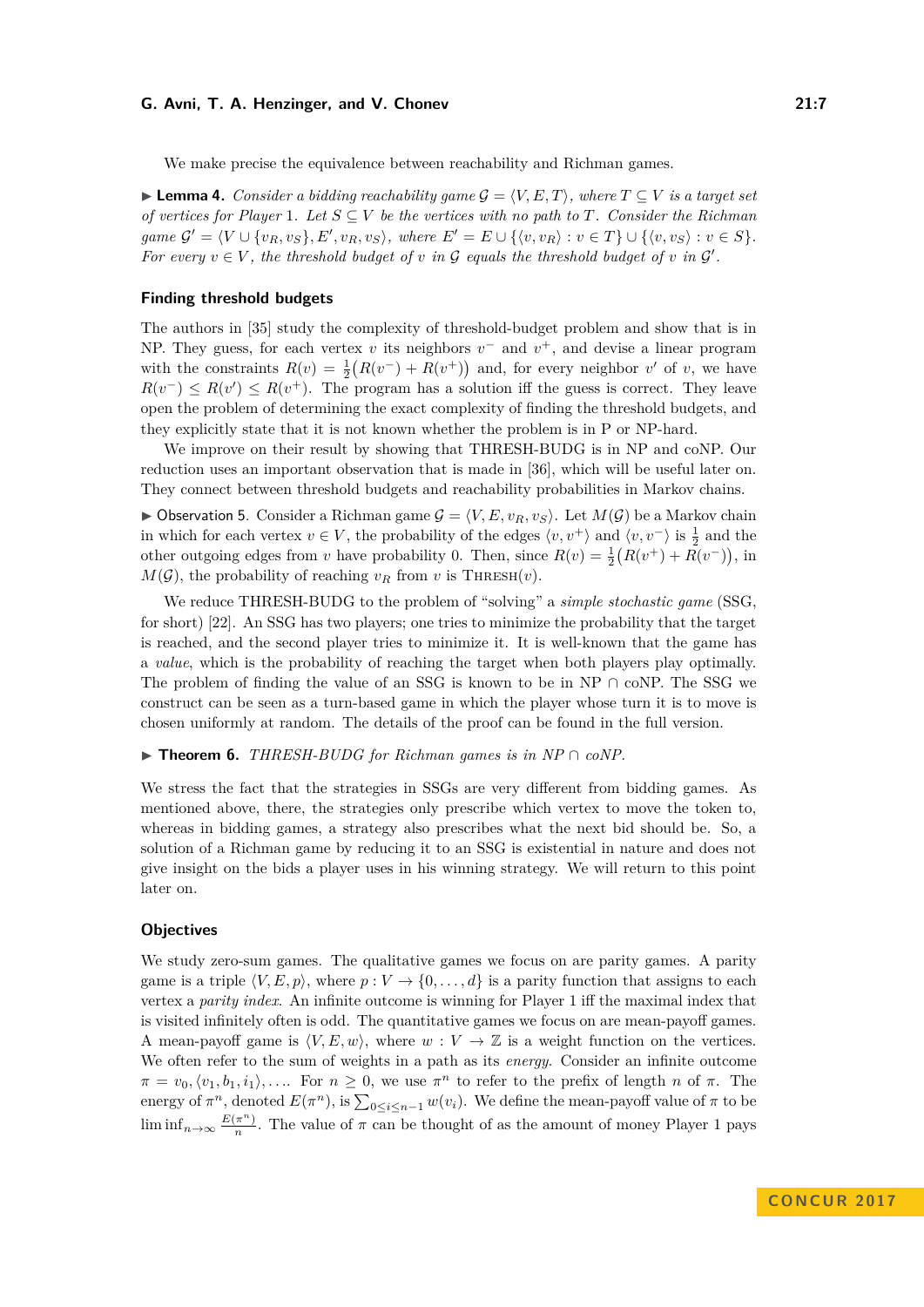### **21:8 Infinite-Duration Bidding Games**

Player 2. Note that the mean-payoff values do not affect the budgets of the players. That is, the game has two currencies: a "monopoly money" that is used to determine who moves the token and which the players do not care about once the game ends, and the mean-payoff value that is determined according to the weights of the vertices, which is the value that Min and Max seek to minimize and maximize, respectively. Consider a finite outcome *π*. We use  $\mathcal{B}_m(\pi)$  and  $\mathcal{B}_M(\pi)$  to denote the sum of payments of Min and Max in the bids. Throughout the paper we use *m* and *M* to refer to Min and Max, respectively.

### **Strategy complexity**

Recall that a winning strategy in a two-player game often corresponds to a system implementation. Thus, we often search for strategies that use limited or no memory. That is, we ask whether a player can win even with a *memoryless* strategy, which is a strategy in which the action depends only on the position of the game and not on the history. For example, in turn-based games, for  $i \in \{1, 2\}$ , a memoryless strategy for Player *i* prescribes, for each vertex  $v \in V_i$ , a successor vertex *u*. It is well known that memoryless strategies are sufficient for winning in a wide variety of games, including turn-based parity games and turn-based mean-payoff games. In Richman games, the threshold budgets tell us who the winner of the game is. But, they do not give insight on how the game is won game, namely what are the bids the winning player bids in order to win. Particularly, when the threshold budgets are 0 as we shall see in Lemmas [7](#page-7-0) and [12.](#page-9-0)

We extend the definition of memoryless strategies to bidding games, though the right definition is not immediate. One can define a memoryless strategy as a function from vertex and budget to action (i.e., bid and vertex) similar to the definition in other games. However, this definition does not preserve the philosophy of implementation with no additional memory. Indeed, recall the proof of Theorem [3.](#page-5-0) One can define a strategy that, given a vertex  $v \in V$  and a budget *B*, bids according to  $R_t(v)$ , where *t* is the minimal index such that  $R_t(v) < B$ . Clearly, the memory that is needed to implement such a strategy is infinite.

To overcome this issue, we use a different definition. We define a memoryless strategy in a vertex  $v \in V$  with initial budget  $B \in [0,1]$  as a pair  $\langle u, f_v^B \rangle$ , where  $u \in adj(v)$  is the vertex to proceed to upon winning and  $f_v^B : [0,1] \to [0,1]$  is a function that takes the current budget and, in mean-payoff games, also the energy, and returns a bid. We require that  $f_v^B$ is *simple*, namely a polynomial or a selection between a constant number of polynomials. For simplicity, we assume a memoryless strategy is generated for an initial vertex with an initial budget, thus there can be different strategies depending where the game starts and with what budget. Also, we call a concatenation of memoryless strategies, a memoryless strategy.

### **3 Parity Bidding Games**

We study threshold budgets in bidding parity games. We first study strongly-connected parity games and show a classification for them; either Player 1 wins with every initial budget or Player 2 wins with every initial budget.

<span id="page-7-0"></span>**I Lemma 7.** *Consider a strongly-connected parity game*  $\mathcal{G} = \langle V, E, p \rangle$ *. There exists*  $\tau \in$  $\{0, 1\}$  *such that for every*  $v \in V$ , we have  $R(v) = \tau$ . Moreover, we have  $\tau = 0$  iff  $\max_{v \in V} p(v)$ *is odd.*

**Proof.** The proof relies on the following claim: Player 1 wins a Richman game in which only his target is reachable, with every initial budget. The claim clearly implies the lemma as we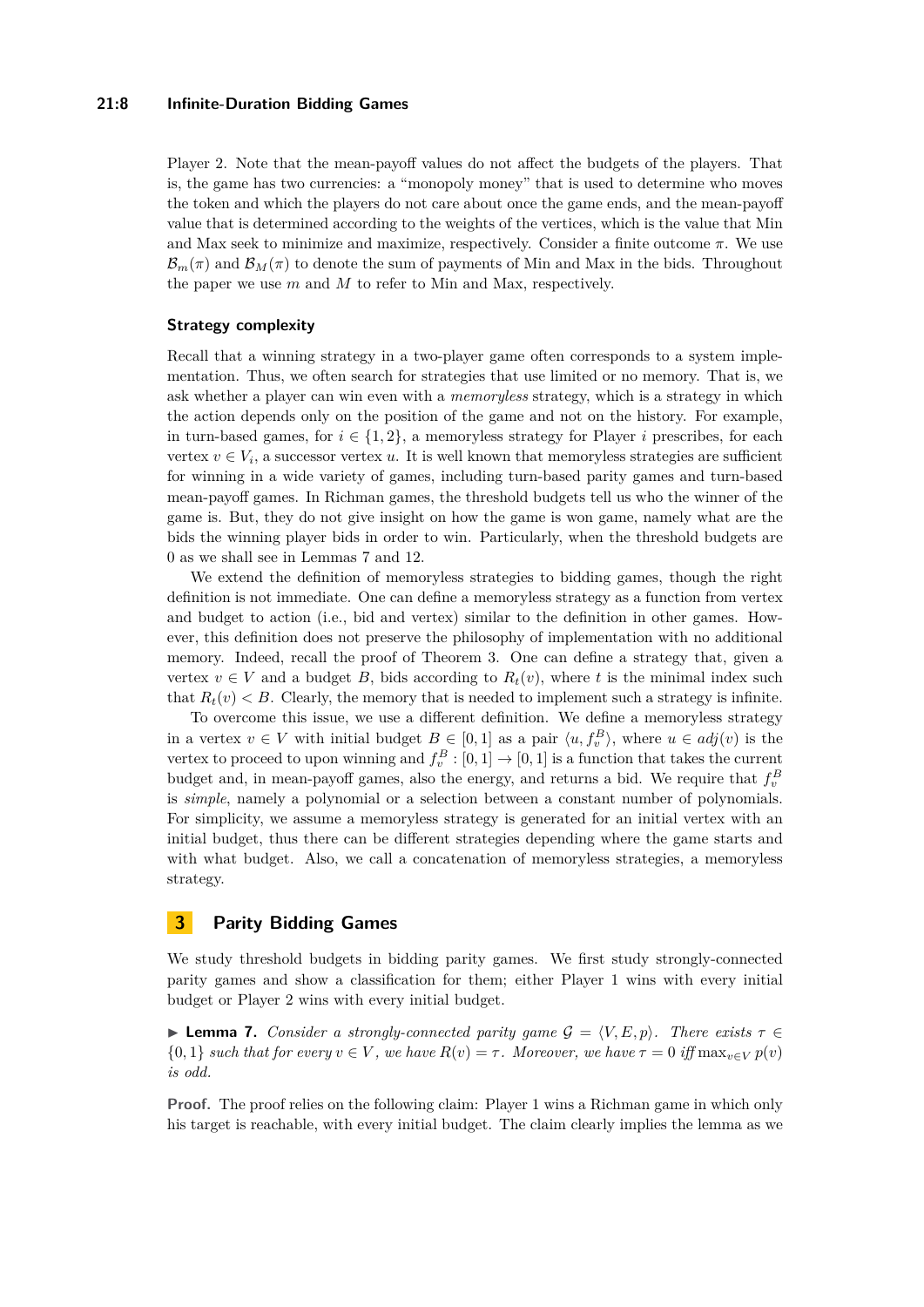view a strongly-connected bidding parity game as a Richman game in which Player 1 tries to force the game to the vertex with the highest parity index, and Player 2 has no target, thus Player 1 wins with every initial budget. The claim is similar for Player 2. The proof of the claim follows from the fact that the threshold budget of a vertex  $v \in V$  is some average between THRESH( $v_R$ ) and THRESH( $v_S$ ), and the average depends on the distances of *v* to the two targets. When only Player 1's target is reachable, we have  $\text{THRESH}(v) = 0$ . The details of the proof can be found in the full version.

Consider a bidding parity game  $\mathcal{G} = \langle V, E, p \rangle$ . Let *R* and *S* be the set of vertices in the BSCCs that are winning for Player 1 and Player 2, respectively. Let  $\mathcal{G}'$  be the Richman game that is obtained from G by setting the target of Player 1 to be the vertices in *R* and the target of Player 2 to be the vertices in *S*. The following lemma follows from Lemma [7.](#page-7-0)

<span id="page-8-0"></span>▶ **Lemma 8.** *For every*  $v \in V$ , *we have that*  $\text{THRESH}(v)$  *in*  $\mathcal G$  *equals*  $\text{THRESH}(v)$  *in*  $\mathcal G'$ *.* 

Lemma [8](#page-8-0) allows us to obtain the positive results of Richman games in parity bidding games. In the full version, we construct memoryless strategies in Richman games. The idea is to show that a bid at a vertex *v* of the form  $\frac{R(v^+)-R(v^-)}{2}$  +  $\epsilon$  guarantees that either  $v_R$  is reached within  $|V|$  steps, or Player 1's budget increases by a constant. Thus, we have the following.

<span id="page-8-1"></span>► **Theorem 9.** The threshold budgets in parity bidding games exist, are unique, THRESH-*BUDG is in NP* ∩ *coNP, and memoryless strategies suffice for winning.*

### **4 Mean-Payoff Bidding Games**

We proceed to study mean-payoff games. We adjust the definition of threshold budgets to the quantitative setting.

**Definition 10.** Consider a mean-payoff bidding game  $G = \langle V, E, w \rangle$ . The threshold budget in a vertex  $v \in V$ , denoted THRESH $(v)$ , is a value  $t \in [0, 1]$  such that

- **1.** If Min's budget exceeds *t* at *v*, then he can guarantee a non-positive mean-payoff value, and
- **2.** if Max's budget exceeds  $1 t$ , then he can guarantee a strictly positive value.

### **4.1 Solving Bidding Mean-Payoff Games**

In this section we solve the problem of finding threshold values in bidding mean-payoff games. Our solution relies on work on probabilistic models, namely *one-counter simple stochastic games* [\[14,](#page-15-2) [13\]](#page-15-3), and it is existential in nature. Namely, knowing what the threshold budget is in *v* does not give much insight on how Min guarantees a non-negative value even if he has sufficient budget, and similarly for Max. Constructing concrete memoryless strategies for the two players is much more challenging and we show constructions in the following sections.

Recall that in bidding parity games, we showed a classification for strongly-connected games; namely, the threshold budgets in all vertices are in {0*,* 1}, thus either Player 1 wins with every initial budget or Player 2 wins with every initial budget. We show a similar classification for strongly-connected bidding mean-payoff games: the threshold budgets in all vertices of a strongly-connected bidding mean-payoff game are in {0*,* 1}, thus in a stronglyconnected bidding mean-payoff game, for every initial energy and every initial budget, either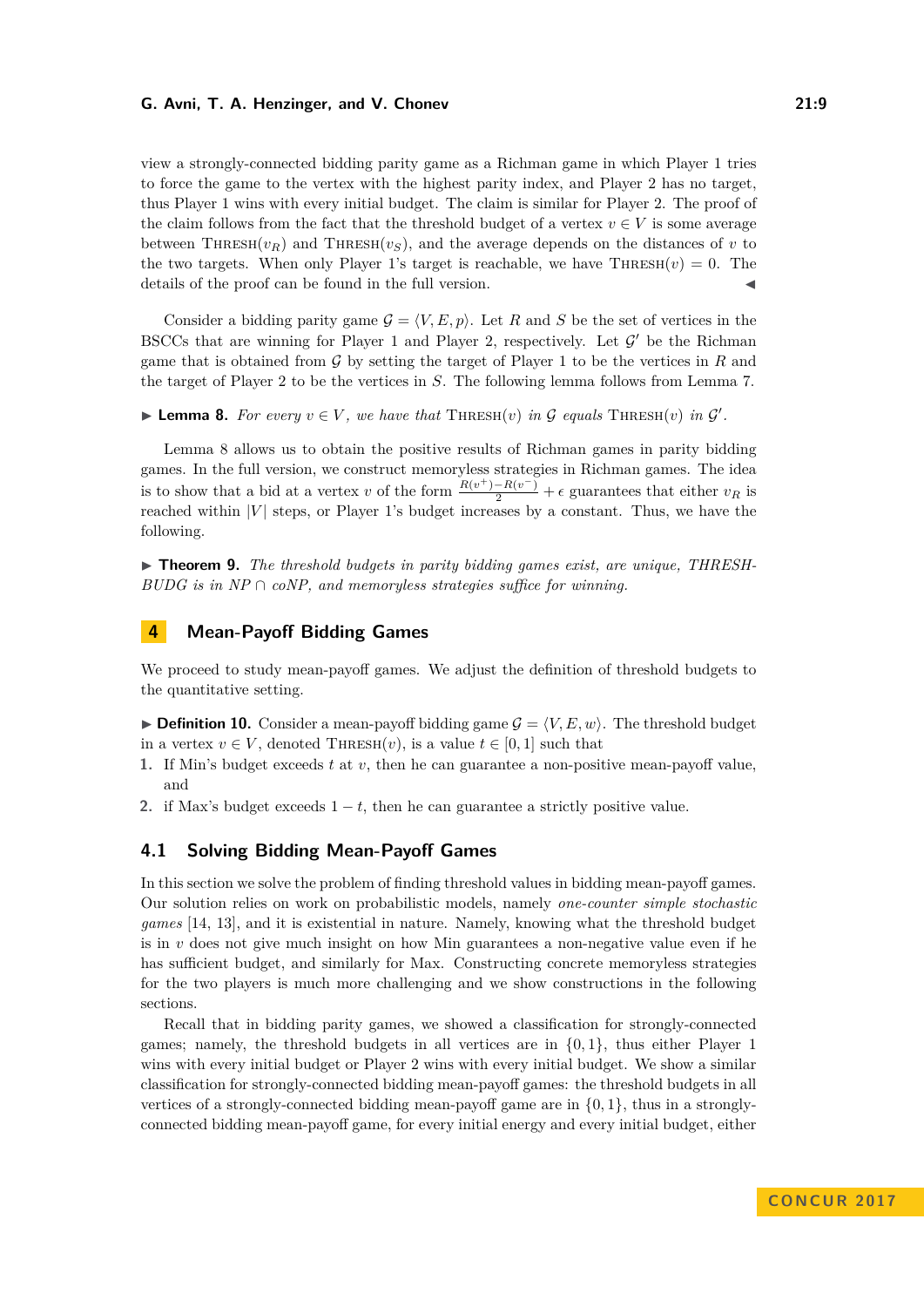### **21:10 Infinite-Duration Bidding Games**

Min can guarantee a non-positive mean-payoff value or Max can guarantee a positive meanpayoff value. The classification uses a generalization of the Richman function to weighted graphs. Consider a strongly-connected bidding mean-payoff game  $\mathcal{G} = \langle V, E, w \rangle$  and a vertex  $u \in V$ . We construct a graph  $\mathcal{G}^u = \langle V^u, E^u, w^u \rangle$  by making two copies  $u_s$  and  $u_t$  of  $u$ , where  $u_s$  has no incoming edges and  $u_t$  has no outgoing edges. Thus, a path from  $u_s$  to  $u_t$  in  $\mathcal{G}^u$ corresponds to a loop in  $\mathcal{G}$ . Recall that we denote by  $w(v)$  the weight of the vertex *v*.

<span id="page-9-2"></span>**Definition 11.** Consider a strongly-connected bidding mean-payoff game  $\mathcal{G} = \langle V, E, w \rangle$ , a vertex  $u \in V$ . We define the *weighted Richman function*  $W: V \to \mathbb{Q}$  first on  $G^u$ . We define  $W(u_t) = 0$  and for every  $v \in (S \setminus \{u_t\})$ , we define  $W(v) = \frac{1}{2}(W(v^+) + W(v^-)) + w(v)$ . In order to define *W* on  $\mathcal{G}$ , we define  $W(u)$  to be  $W(u_s)$  in  $\mathcal{G}^u$ .

We use the connection with probabilistic models as in Observation [5](#page-6-1) in order to show that *W* is well defined. We view  $\mathcal{G}^u$  as a rewarded Markov chain, in which, for  $v \in V$ , the outgoing edges from *v* with positive probability probabilities are  $\langle v, v^+ \rangle$  and  $\langle v, v^- \rangle$ , and their probability is 1*/*2. The function *W* coincides with the expected reward of a run that starts and returns to *u*, which in turn is well-defined since the probability of returning to *u* is 1.

Similarly to the connection we show in Theorem [6](#page-6-2) between Richman values and reachability probabilities in a simple-stochastic game, we prove Lemma [12](#page-9-0) by connecting the threshold value in bidding mean-payoff games to the probability that a counter in a onecounter simple-stochastic games reaches value 0. We then use results from [\[14,](#page-15-2) [13\]](#page-15-3) on this model to prove the lemma. The proof can be found in the full version.

<span id="page-9-0"></span>**I Lemma 12.** *Consider a strongly-connected bidding mean-payoff game*  $G = \langle V, E, w \rangle$ *. There is*  $\tau \in \{0, 1\}$  *such that for every*  $v \in V$ , we have THRESH $(v) = \tau$ . Moreover, we have  $\tau = 0$  *iff there exists*  $u \in V$  *with*  $W(u) \leq 0$ .

Lemma [13,](#page-9-1) which is also helpful in the following sections, shows how to connect the meanpayoff value with the objective of reaching energy 0 or maintaining non-negative energy. Its proof can be found in the full version.

<span id="page-9-1"></span>I **Lemma 13.** *Consider a strongly-connected bidding mean-payoff game* G *and a vertex u in* G*.*

- $\blacksquare$  *Suppose that for every initial budget and initial energy, Min has a strategy*  $f_m$  and *there is a constant*  $N \in \mathbb{N}$  *such that for every Max strategy*  $f_M$ *, a finite outcome*  $\pi = out(u, f_m, f_M)$  *either reaches energy* 0 *or the energy is bounded by N throughout π. Then, Min can guarantee a non-positive mean-payoff value in* G*.*
- *If for every initial budget*  $B_M^{init} \in [0,1]$  *for Max there exists an initial energy level*  $n \in \mathbb{N}$ *such that Max can guarantee a non-negative energy level in* G*, then Max can guarantee a positive mean-payoff value in* G*.*

The proof of the following theorem can be found in the full version. Deciding the classification in Lemma [12](#page-9-0) can be done in NP and coNP by guessing the neighbors the vertices and using linear programming, similarly to Richman games. Then, we reduce bidding meanpayoff games to Richman games in a similar way to the proof of Lemma [8](#page-8-0) for parity games.

► **Theorem 14.** *Threshold budgets exist in bidding mean-payoff games, they are unique, and THRESH-BUDG for bidding mean-payoff games is in NP*  $\cap$  *coNP.*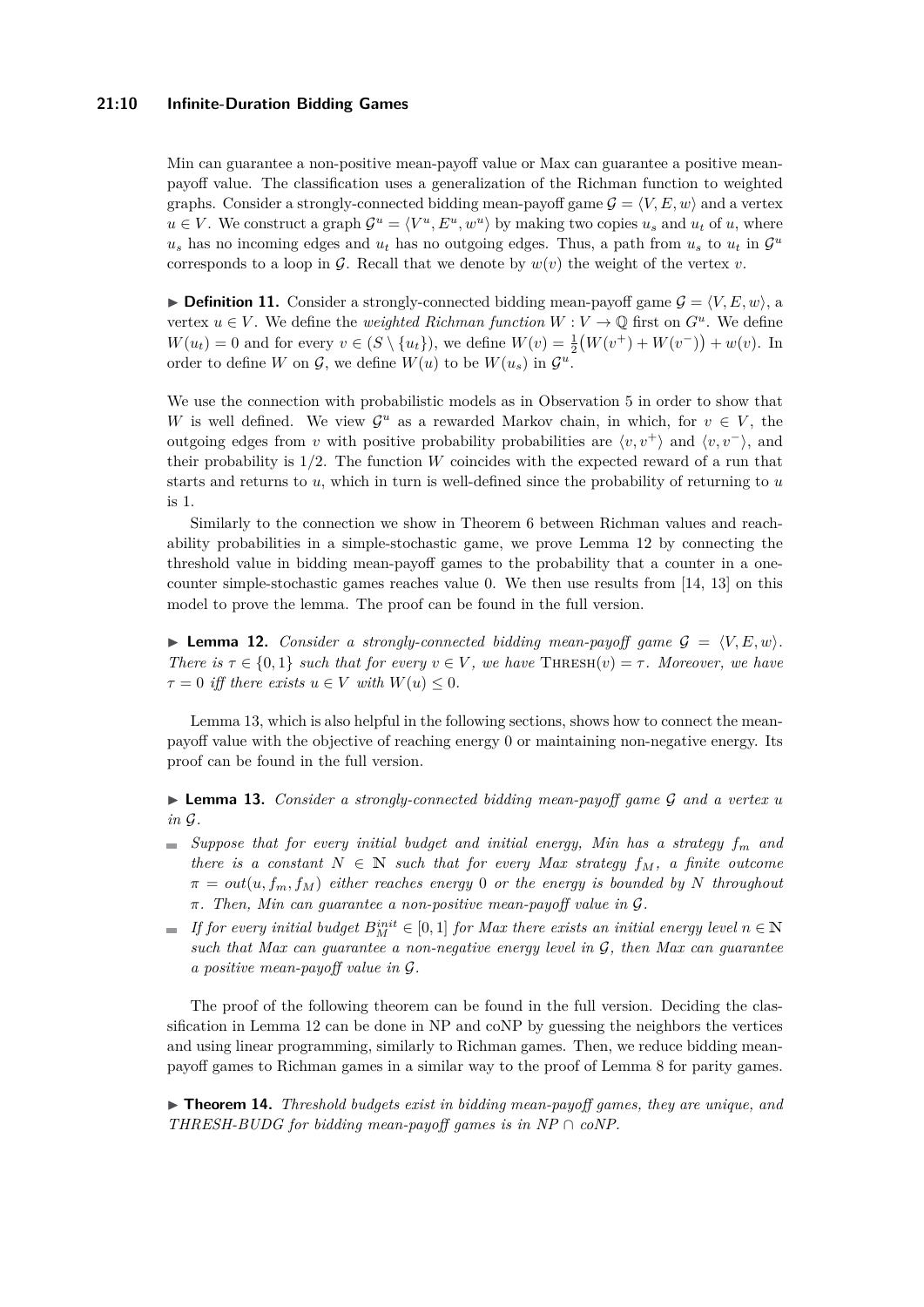### **4.2 A Memoryless Optimal Strategy for Min**

We turn to the more challenging task of finding memoryless strategies for the players, and in this section we focus on constructing a strategy for Min. Theorem [9](#page-8-1) and Lemma [12](#page-9-0) allow us to focus on strongly-connected bidding mean-payoff games. Consider a strongly-connected bidding mean-payoff game  $\mathcal{G} = \langle V, E, w \rangle$  that has a vertex  $u \in V$  with  $W(u) \leq 0$ . We construct a Min memoryless strategy that guarantees that for every initial energy and every initial budget, either the energy level reaches 0 or it is bounded. By Lemma [13,](#page-9-1) this suffices for Min to guarantee a non-positive mean-payoff value in  $\mathcal{G}$ .

The idea behind our construction is to tie between changes in the energy level and changes of the budget. That is, in order to decrease the energy by one unit, Min needs to *invest* at most one unit of budget (with an appropriate normalization), and when Max increases the energy by one unit, Min's *gain* is at least one unit of budget. Our solution builds on an alternative solution to the two-loop game in Figure [1.](#page-2-0) This solution is inspired by a similar solution in [\[35\]](#page-16-1).

► **Example 15.** Consider the bidding mean-payoff game that is depicted in Figure [1.](#page-2-0) We show a Min strategy that guarantees a non-positive mean-payoff value. Consider an initial Min budget of  $B_m^{init} \in [0,1]$  and an initial energy level of  $k_I \in \mathbb{N}$ . Let  $N \in \mathbb{N}$  be such that  $B_m^{init} > \frac{k}{N}$ . Min bids  $\frac{1}{N}$  and takes the  $(-1)$ -weighted edge upon winning. Intuitively, Min invests  $\frac{1}{N}$  for every decrease of unit of energy and, since by losing a bidding he gains at least  $\frac{1}{N}$ , this is also the amount he gains when the energy increases. Formally, it is not hard to show that the following invariant is maintained: if the energy level reaches  $k \in \mathbb{N}$ , Min's budget is at least  $\frac{k}{N}$ . Note that the invariant implies that either an energy level of 0 is reached infinitely often, or the energy is bounded by *N*. Indeed, in order to cross an energy of N, Max would need to invest a budget of more than 1. Lemma [13](#page-9-1) implies that the mean-payoff value is non-positive, and we are done.

Extending this result to general strongly connected games is not immediate. Consider a strongly-connected game  $\mathcal{G} = \langle V, E, w \rangle$  and a vertex  $u \in V$ . We would like to maintain the invariant that upon reaching  $u$  with energy  $k$ , the budget of Min exceeds  $k/N$ , for a carefully chosen *N*. The game in the simple example above has two favorable properties that general SCCs do not necessarily have. First, unlike the game in the example, there can be infinite paths that avoid *u*, thus Min might need to invest budget in drawing the game back to *u*. Moreover, different paths from *u* to itself may have different energy levels, so bidding a uniform value (like the  $\frac{1}{N}$  above) is not possible. The solution to these problems is surprisingly elegant and uses the weighted Richman function in Definition [11.](#page-9-2)

Consider an initial budget of  $B_m^{init} \in [0,1]$  for Min and an initial energy  $k_I \in \mathbb{N}$ . We describe Min's strategy  $f_m$ . At a vertex  $v \in V$ , Min's bid is  $\frac{W(v^+)-W(v^-)}{2}$  $\frac{-W(v^-)}{2} \cdot \frac{1}{N}$  and he proceeds to  $v^-$  upon winning, where we choose  $N \in \mathbb{N}$  in the following. Let  $w_M$  be the maximal absolute weighted Richman value in  $\mathcal{G}$ , thus  $w_M = \max_{v \in V} |W(v)|$ . Let  $b_M$  be the maximal absolute "bid", thus  $b_M = \max_{v \in V} \left| \frac{W(v^+) - W(v^-)}{2} \right|$  $\frac{-W(v^-)}{2}$ . We choose  $N \in \mathbb{N}$  such that  $B_m^{init} > \frac{k_I + b_M + w_M}{N}$ .

In the following lemmas we prove that  $f_m$  guarantees that an outcome either reaches energy level 0 or that the energy is bounded, as well as showing that  $f_m$  is legal, i.e., that Min always bids less than his budget. The following lemma is the crux of the construction as it connects the weighted Richman function with the change in energy and in budget. Recall that for a finite outcome  $\pi$  the accumulated energy in  $\pi$  is  $E(\pi)$  and the payments of Min throughout  $\pi$  is  $\mathcal{B}_m(\pi)$ .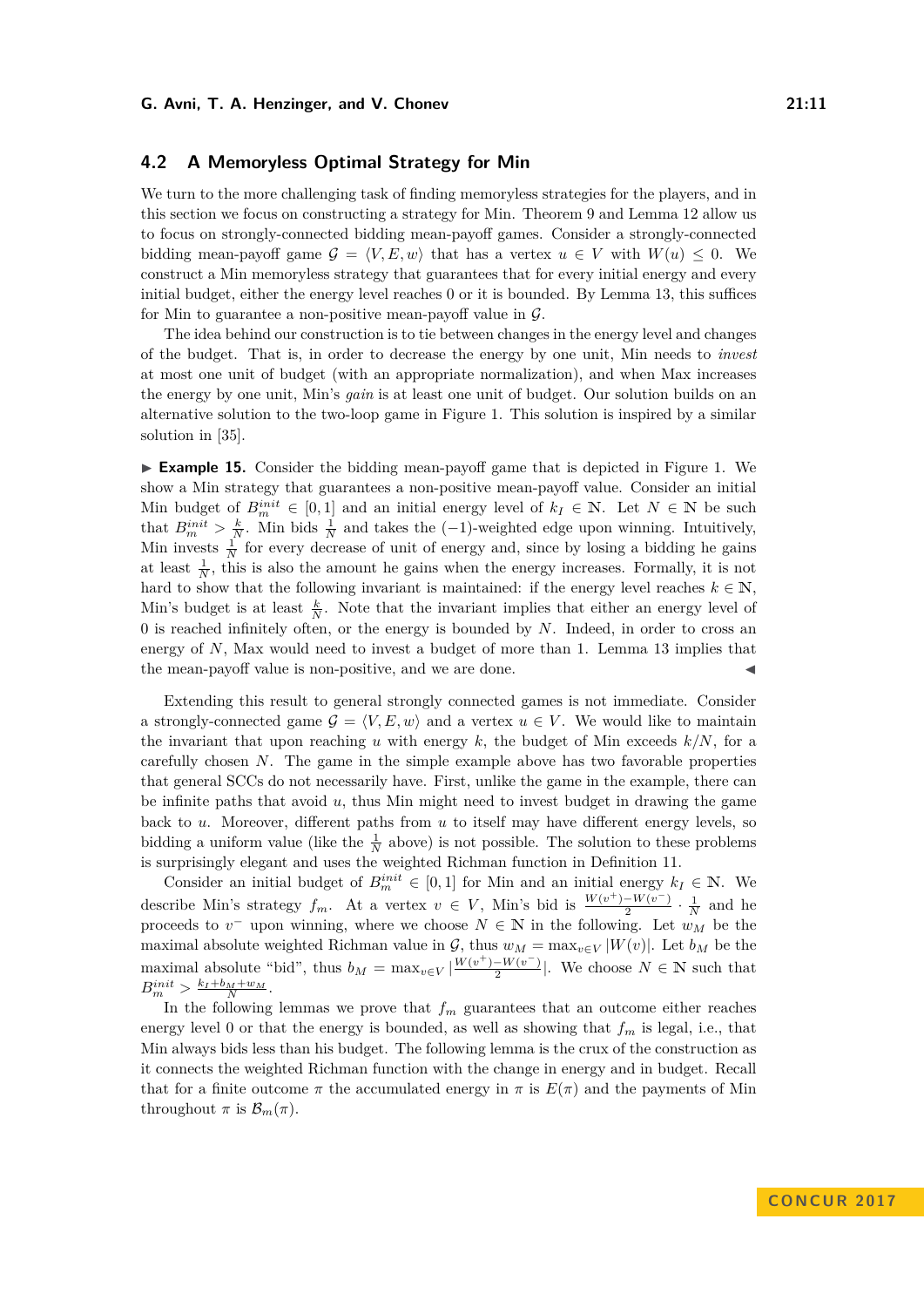### **21:12 Infinite-Duration Bidding Games**

<span id="page-11-0"></span>**I Lemma 16.** *Consider a Max strategy*  $f_M$ *, and let*  $\pi = out(f_m, f_M)$  *be a finite outcome that starts in a vertex v and ends in v*'. Then, we have  $W(v) - W(v') \ge E(\pi) + N \cdot \mathcal{B}_m(\pi)$ .

**Proof.** We prove by induction on the length of  $\pi$ . In the base case  $v = v'$ , thus  $E(\pi) =$  $\mathcal{B}_m(\pi) = 0$  and the claim is trivial. For the induction step, let *b* be the winning bid in the first round and let  $\pi'$  be the suffix of  $\pi$  after the first bidding. We distinguish between two cases. In the first case, Min wins the bidding, pays  $b = \frac{W(v^{+}) - W(v^{-})}{2}$  $\frac{-W(v^-)}{2} \cdot \frac{1}{N}$ , and proceeds to *v*<sup>-</sup>. Thus, we have  $E(\pi) + N \cdot \mathcal{B}_m(\pi) = w(v) + E(\pi') + N(b + \mathcal{B}_m(\pi'))$ . By the induction hypothesis, we have  $E(\pi') + N \cdot \mathcal{B}_m(\pi') \leq W(v^-) - W(v')$ , thus  $E(\pi) + N \cdot \mathcal{B}_m(\pi) \leq$  $w(v) + \frac{W(v^{+}) - W(v^{-})}{2} + W(v^{-}) - W(v') = W(v) - W(v')$ , and we are done. For the second case, suppose Max wins the bidding. Min's gain is  $-b < -\frac{W(v^{+})-W(v^{-})}{2}$  $\frac{-W(v^-)}{2} \cdot \frac{1}{N}$ , and Max proceeds to *v*<sup>''</sup> having  $W(v'') \leq W(v^+)$ . Similar to the previous case, we have  $E(\pi) + N \cdot B_m(\pi) =$  $w(v) + E(\pi') + N(-b + B_m(\pi')) \leq w(v) - \frac{W(v^-) - W(v^+)}{2} + W(v^+) - W(v') = W(v) - W(v'),$ and we are done.

The following corollary of Lemma [16](#page-11-0) explains why we refer to our technique as "tying energy and budget". Its proof follows from the fact that  $W(u_s) \leq 0$  and  $W(u_t) = 0$ .

<span id="page-11-1"></span> $\triangleright$  **Corollary 17.** *Consider a Max strategy*  $f_M$ *, and let*  $\pi = out(f_m, f_M)$  *be a finite outcome from u to u. Then, we have*  $-N \cdot B_m(\pi) \le E(\pi)$ *.* 

We formalize the intuition above by means of an invariant that is maintained throughout the outcome. Recall that the game starts from a vertex  $u \in V$  with  $W(u) \leq 0$ , the initial energy is  $k_I \in \mathbb{N}$ , Min's initial budget is  $B_m^{init} \in [0,1]$ , and N is such that  $B_m^{init} > \frac{k_I + b_M + w_M}{N}$ .

<span id="page-11-2"></span>**If Lemma 18.** *Consider a Max strategy*  $f_M$ *, and let*  $\pi = out(f_m, f_M)$  *be a finite outcome. Then, when the energy level reaches k*, *Min's budget is at least*  $\frac{k+b_M}{N}$ .

**Proof.** The invariant clearly holds initially. Consider a partition  $\pi = \pi_1 \cdot \pi_2$ , where  $\pi_1$  is a maximal prefix of  $\pi$  that ends in *u* and  $\pi_2$  starts in *u* and ends in a vertex  $v \in V$ . The energy level at the end of  $\pi$  is  $k = k_I + E(\pi)$ . Recall that  $\mathcal{B}_m(\pi)$  is the sum of Min's payments in *π*, thus his budget at the end of *π* is  $B_m^{init} - (\mathcal{B}_m(\pi_1) + \mathcal{B}_m(\pi_2))$ . By Corollary [17,](#page-11-1) we have  $-\mathcal{B}_m(\pi_1) \geq \frac{1}{N}E(\pi_1)$  and by Lemma [16,](#page-11-0) we have  $-\mathcal{B}_m(\pi_2) \geq \frac{1}{N}(E(\pi_2) - W(u) + W(v)) \geq$  $\frac{1}{N}(E(\pi_2) - 0 - w_M)$ . Combining with  $B_m^{init} \ge \frac{k_I + b_M + w_M}{N}$ , we have that the new budget is at least  $\frac{k_I + b_M + w_M}{N} + \frac{E(\pi_1)}{N} + \frac{E(\pi_2) - w_M}{N} = \frac{k + b_M}{N}$ , and we are done.

Lemma [18](#page-11-2) implies that Min always has sufficient budget to bid according to  $f_m$ , thus the strategy is legal. Moreover, since Min's budget cannot exceed 1, Lemma [18](#page-11-2) implies that if the energy does not reach 0, then it is bounded by  $N - b_M$ . Thus, Lemma [13](#page-9-1) implies that Min has a memoryless strategy that guarantees a non-positive mean-payoff value in a strongly-connected bidding mean-payoff game having a vertex  $u$  with  $W(u) \leq 0$ . Combining with the memoryless strategy in parity games, we have the following.

▶ **Theorem 19.** *Consider a bidding mean-payoff game*  $G = \langle V, E, w \rangle$  *and a vertex*  $v \in V$ . *If Min's initial budget exceeds* Thresh(*v*)*, he has a memoryless strategy that guarantees a non-positive mean-payoff value.*

### **4.3 A Memoryless Optimal Strategy for Max**

The complementary result of the previous section is more involved. Consider a stronglyconnected bidding mean-payoff game G with a vertex u that has  $W(u) > 0$ . We devise a Max strategy that guarantees a positive mean-payoff value in  $\mathcal G$ . We start with a fragment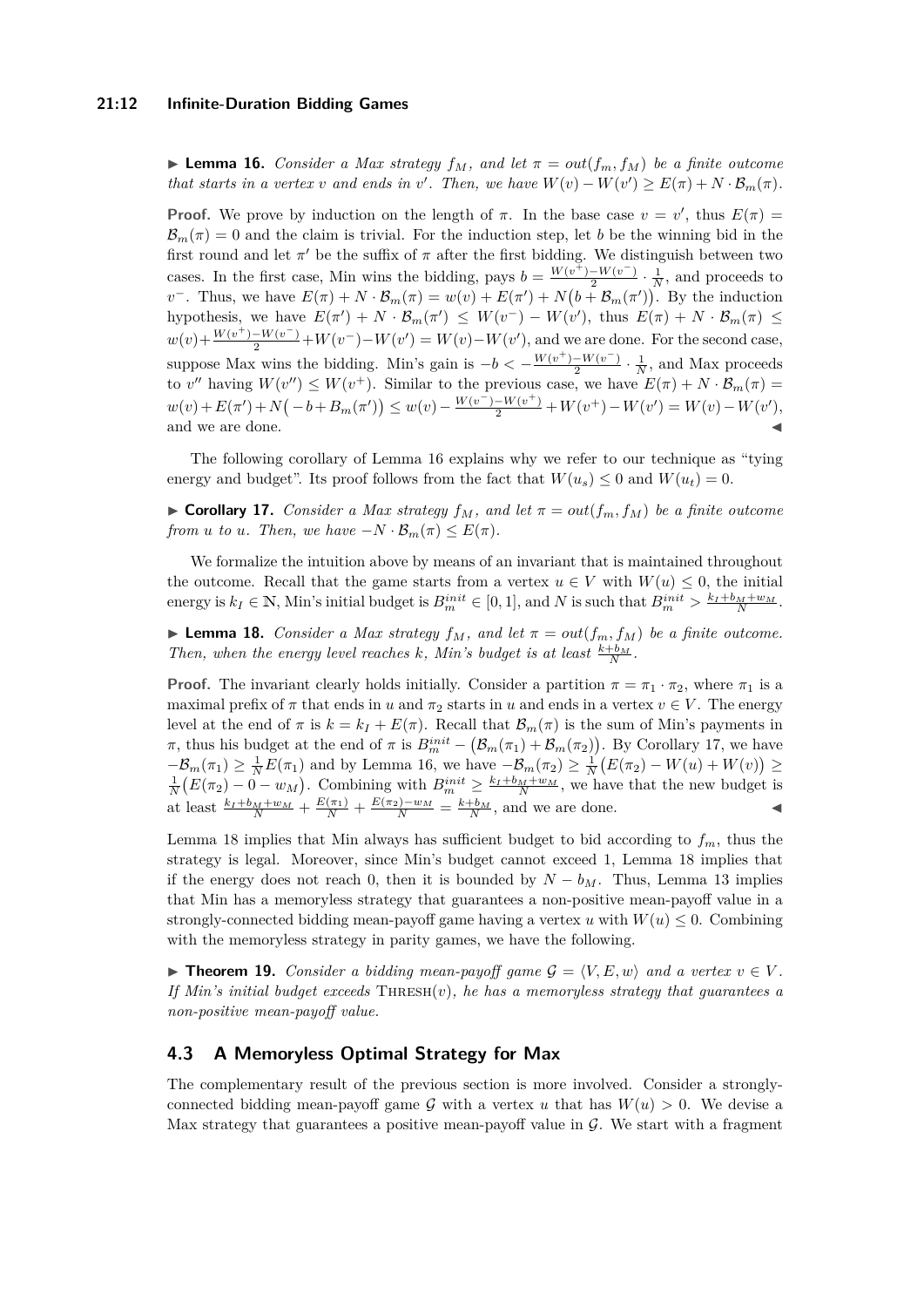of the general case called *recurrent SCCs*, and we generalize our solution later. We say that an SCC  $G = \langle V, E \rangle$  is a recurrent, if there is a vertex  $u \in V$  such that every cycle in G includes *u*. We refer to *u* as the *root* of *G*.

Intuitively, the construction has two ingredients. First, we develop the idea of tying energy and budget. We construct a Max strategy  $f_M$  that guarantees the following: when Max invests a unit of budget (with an appropriate normalization), then the energy increases by at least one unit, and when the energy decreases by one unit, Max's gain is at least *z >* 1 units of budget, where *z* arises from the game graph. The second ingredient concerns the normalization factor. Recall that in the previous section it was a constant  $\frac{1}{N}$ . Here on the other hand, it cannot be constant. Indeed, if the normalization does not decrease as the energy increases, Max's budget will eventually run out, which is problematic since with a budget of 1, Min can guarantee reaching energy level 0, no matter how high the energy is. The challenge is to decide when and how to decrease the normalization factor. We split N into *energy blocks* of size *M*, for a carefully chosen  $M \in \mathbb{N}$ . The normalization factor of the bids depends on the block in which the energy is in, and we refer to it as the *currency* of the block. The currency of the *n*-th block is  $z^{-n}$ . Note that the currency of the  $(n-1)$ -th block is higher by a factor of *z* from the currency of the *n*-th block. This is where the first ingredient comes in: investing in the *n*-th block is done in the currency of the *n*-th block, whereas gaining in the *n*-th block is in the higher currency of the (*n*−1)-th block. We switch between the currencies when the energy moves between energy blocks only at the root *u* of G. This is possible since G is a recurrent SCC. The mismatch between gaining and investing is handy when switching between currencies as we cannot guarantee that when we reach *u* the energy is exactly in the boundary of an energy block.

We formalize this intuition. We start by finding an alternative definition for the weighted Richman function. Recall that in order to define  $W$ , we constructed a new graph  $\mathcal{G}^u$  by splitting *u* into  $u_s$  and  $u_t$ . We define the *contribution* of a vertex  $v \in V$  to  $W(u_s)$ , denoted *cont*(*v*), as follows. We have *cont*( $u_s$ ) = 1. For a vertex  $v \in V$ , we define  $pre(v) = \{v' \in V :$  $v = v'^-$  or  $v = v'^+$ . For  $v \in V$ , we define  $cont(v) = \sum_{v' \in pre(v)} \frac{1}{2} \cdot cont(v')$ . The proof of the following lemma uses the connection with probabilistic models, and follows from standard arguments there.

<span id="page-12-0"></span>► Lemma 20. *We have*  $W(u) = \sum_{v \in V} (cont(v) \cdot w(v)).$ 

Let  $z = (\sum_{v:w(v)\geq 0} cont(v) \cdot w(v)) \cdot (\sum_{v:w(v)<0} cont(v) \cdot |w(v)|)^{-1}$ . Since  $W(u) > 0$ , we have  $z > 1$ . Let  $\overline{\mathcal{G}^z}$  be the game that is obtained from  $\mathcal G$  by multiplying the negativeweighted vertices by *z*, thus  $\mathcal{G}^z = \langle V, E, w^z \rangle$ , where  $w^z(v) = w(v)$  if  $w(v) \geq 0$  and otherwise  $w^2(v) = z \cdot w(v)$ . We denote by  $W^z$  the weighted threshold budgets in  $\mathcal{G}^z$ . The following lemma follows immediately from Lemma [20.](#page-12-0)

## **Example 21.** *We have*  $W^z(u) = 0$ .

We define the partition into energy blocks. Let  $cycles(u)$  be the set of simple cycles from *u* to itself and  $w_M = \max_{\pi \in cycles(u)} |E(\pi)|$ . We choose M such that  $M \geq (b_M + b_M)$  $3w_M$ / $(1-z^{-1})$ , where  $b_M$  is the maximal bid as in the previous section. We partition N into blocks of size M. For  $n \geq 1$ , we refer to the *n*-th block as  $M_n$ , and we have  $M_n = \{M(n-1), M(n-1) + 1, \ldots, Mn - 1\}$ . We use  $\beta_n^{\downarrow}$  and  $\beta_n^{\uparrow}$  to mark the upper and lower boundaries of  $M_n$ , respectively. We use a  $M_{\geq n}$  to denote the set  $\{M_n, M_{n+1}, \ldots\}$ . Consider a finite outcome  $\pi$  that ends in *u* and let  $visit_u(\pi)$  be the set of indices in which  $\pi$  visits *u*. Let  $k_I \in \mathbb{N}$  be an initial energy. We say that  $\pi$  *visits*  $M_n$  if  $k_I + E(\pi) \in M_n$ . We say that  $\pi$  *stays in*  $M_n$  starting from an index  $1 \leq i \leq |\pi|$  if for all  $j \in visit_u(\pi)$  such that  $j \geq i$ , we have  $k_I + E(\pi_1, ..., \pi_i) \in M_n$ .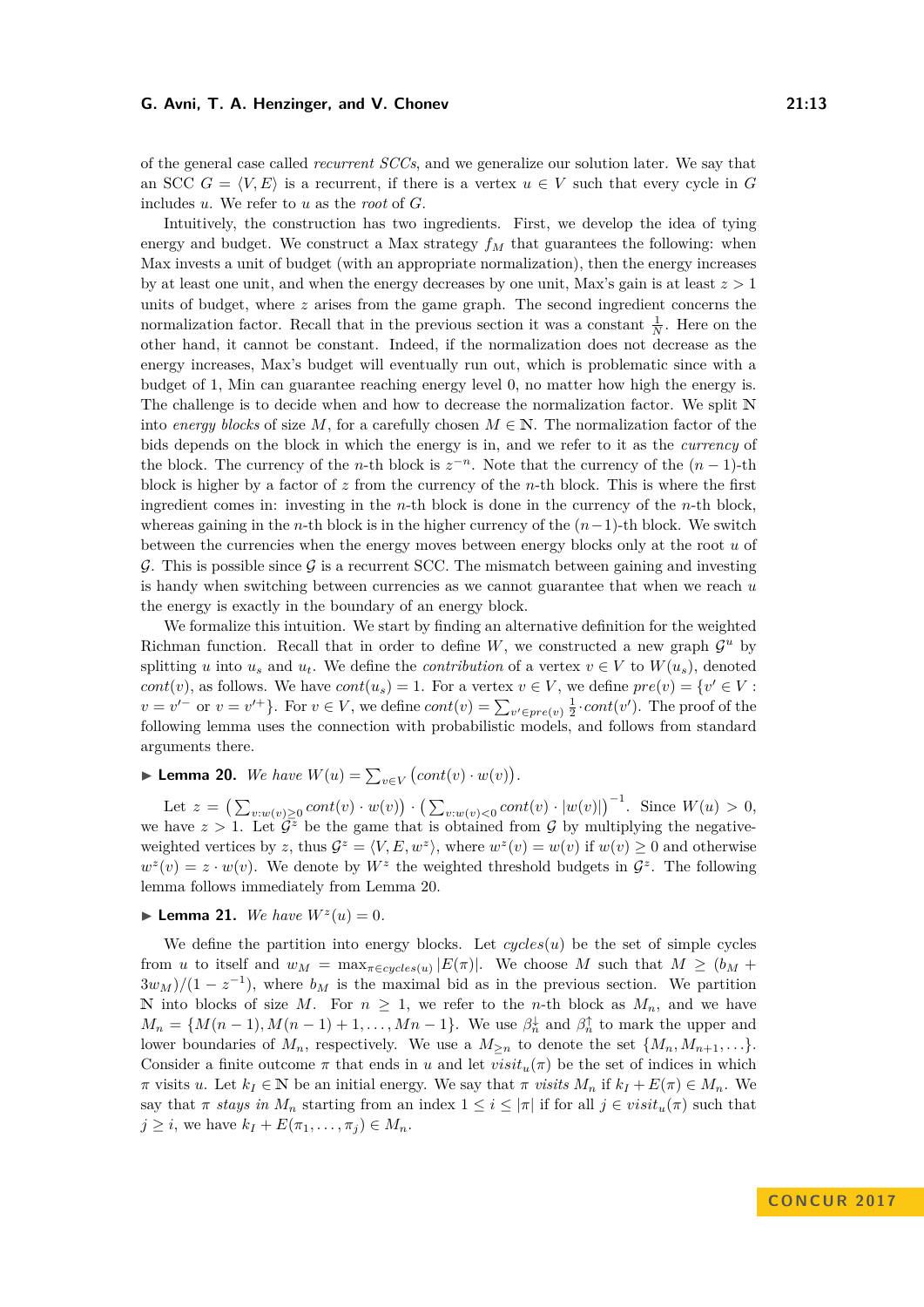### **21:14 Infinite-Duration Bidding Games**

We are ready to describe Max's strategy  $f_M$ . Suppose the game reaches a vertex  $v$  and the energy in the last visit to *u* was in  $M_n$ , for  $n \ge 1$ . Then, Max bids  $z^{-n} \cdot \frac{1}{2}(W^z(v^+) - W^z(v^-))$ and proceeds to  $v^+$  upon winning. Note that currency changes occur only in  $u$ . Recall that for an outcome  $\pi$ , the sum of payments of Max is  $\mathcal{B}_M(\pi)$  and let  $E^z(\pi)$  be the change in energy in  $\mathcal{G}^z$ . The proof of Lemma [16](#page-11-0) can easily be adjusted to this setting.

<span id="page-13-0"></span> $\blacktriangleright$  **Lemma 22.** *Consider a Min strategy*  $f_m$ *, and let*  $\pi = out(f_m, f_M)$  *be a finite outcome that starts in v*, ends in *v*<sup>*'*</sup>, and stays within a block  $M_n$ , for  $n \ge 1$ . We have  $W^z(v) - W^z(v') \le$  $E^z(\pi) - z^n \cdot \mathcal{B}_M(\pi)$ . In particular, for  $\pi \in cycles(u)$ , we have  $E^z(\pi) \leq z^n \cdot \mathcal{B}_M(\pi)$ .

We relate between the changes in energy in the two structures. The proof of the following lemma can be found in the full version.

<span id="page-13-1"></span>**I Lemma 23.** *Consider an outcome*  $\pi \in cycles(u)$ *. Then,*  $E(\pi) \geq E^z(\pi)$  *and*  $E(\pi) \geq$  $zE^z(\pi)$ .

A corollary of Lemmas [22](#page-13-0) and [23](#page-13-1) is the following. Recall that  $\mathcal{B}_M(\pi)$  is the amount that Max pays, thus it is negative when Max gains budget. Intuitively, the corollary states that if the energy increases in  $M_n$ , then Max invests in the currency of  $M_n$ , and if the energy decreases, he gains in the currency of  $M_{n-1}$ .

 $\triangleright$  **Corollary 24.** *Consider a Min strategy*  $f_m$ *, and let*  $\pi = out(f_m, f_M)$  *be a finite outcome such that*  $\pi \in cycles(u)$ *. Then, we have*  $E(\pi) \geq z^n \cdot \mathcal{B}_M(\pi)$  *and*  $zE(\pi) \geq z^n \cdot \mathcal{B}_M(\pi)$ *.* 

Consider an initial Max budget  $B_M^{init} \in [0,1]$ . We choose an initial energy  $k_I \in \mathbb{N}$  with which  $f_M$  guarantees that energy level 0 is never reached. Recall the intuition that increasing the energy by a unit requires an investment of a unit of budget in the right currency. Thus, increasing the energy from the lower boundary  $\beta_n^{\downarrow}$  of  $M_n$  to its upper boundary  $\beta_n^{\uparrow}$ , costs  $M \cdot z^{-n}$ . We use  $cost(M_n)$  to refer to  $M \cdot z^{-n}$  and  $cost(M_{\geq n}) = \sum_{i=n}^{\infty} cost(M_n)$ . A first guess for  $k_I$  would be  $\beta_n^{\downarrow}$  such that  $B_M^{init} > cost(M_{\geq n})$ . This is almost correct. We need some *wiggle room* to allow for changes in the currency. Let  $wiggle = 2w_M + b_M$ , where recall that  $w_M = \max_{\pi \in cycles(u)} E(\pi)$  and that  $b_M$  is the maximal bid. We define  $k_I$  to be  $\beta_n^{\downarrow}$  such that  $B_M^{init} > wiggle \cdot z^{-(n-1)} + cost(M_{\geq n})$  and  $\sum_{i=1}^n cost(M_i) > 1$ , thus Min cannot decrease the energy to 0.

Consider a Min strategy  $f_m$ , and let  $\pi = out(f_m, f_M)$  be a finite outcome. We partition *π* into subsequences in which the same currency is used. Let  $\pi = \pi_1 \cdot \pi_2 \cdot \ldots \cdot \pi_\ell$  be a partition of  $\pi$ . For  $1 \leq i \leq \ell$ , we use  $\pi^i$  to refer to the prefix  $\pi_1 \cdot \ldots \cdot \pi_i$  of  $\pi$ , and we use  $e^i = k_I + E(\pi^i)$ to refer to the energy at the end of  $\pi^i$ . Consider the partition in which, for  $1 \leq i \leq \ell$ , the prefix  $\pi^i$  visits *u* and  $\pi_i$  is a maximal subsequence that stays in some energy block.

Suppose  $\pi_i$  stays in  $M_n$ . There can be two options; either the energy decreases in  $\pi_i$ , thus the energy before it  $e^{i-1}$  is in  $M_{n+1}$  and the energy after it  $e^i$  is in  $M_n$ , or it increases, thus  $e^{i-1} \in M_{n-1}$  and  $e^i \in M_n$ . We then call  $\pi^i$  *decreasing* and *increasing*, respectively. The definition of  $w_M$  and the fact that  $\mathcal G$  is recurrent imply that upon entering  $M_n$ , the energy is within  $w_M$  of the boundary. Thus, in the case that  $\pi^i$  is decreasing, the energy at the end of  $\pi^i$  is  $e^i \geq \beta_n^{\uparrow} - w_M$  and in the case it is increasing, we have  $e^i \leq \beta_n^{\downarrow} + w_M$ . Let  $\ell_0 = 0$ , and for  $i \ge 1$ , let  $\ell_i = (\beta_{n+1}^{\downarrow} - w_M) - e^i$  in the first case and  $\ell_i = (\beta_n^{\downarrow} + w_M) - e^i$ in the second case. Note that  $\ell_i \in \{0, \ldots, 2w_M\}$ . In the full version, we prove the following invariant on Max's budget when changing between energy blocks.

<span id="page-13-2"></span>**Lemma 25.** For every  $i \geq 0$ , suppose  $\pi^i$  ends in  $M_n$ . Then, Max's budget is at least  $(wiggle + \ell_i) \cdot z^{-(\hat{n}-1)} + cost(M_{\geq \hat{n}}),$  where  $\hat{n} = n+1$  if  $\pi^i$  is decreasing and  $\hat{n} = n$  if  $\pi^i$  is *increasing.*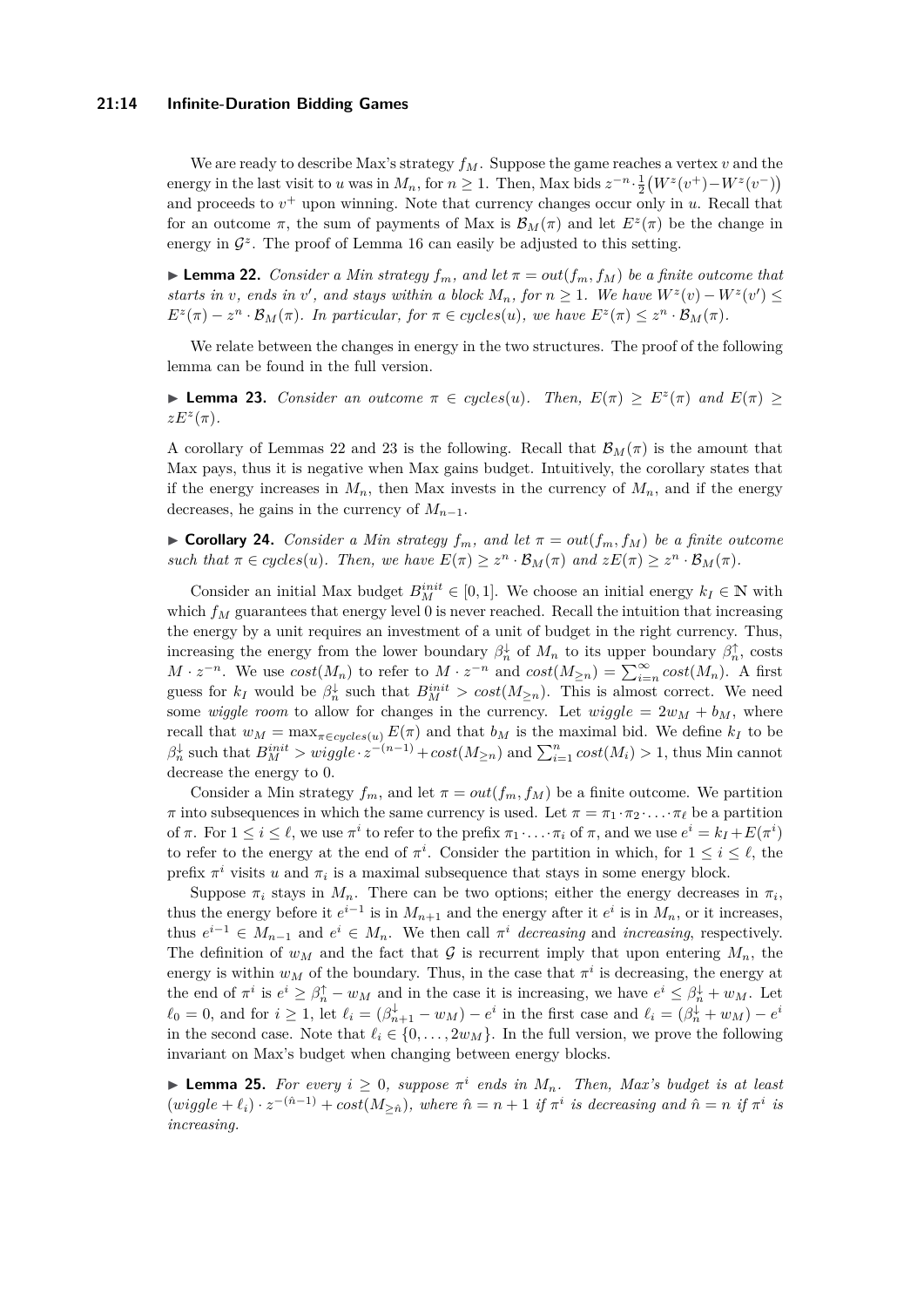It is not hard to show that Lemma [25](#page-13-2) implies that *f<sup>M</sup>* is legal. That is, consider a finite outcome  $\pi$  that starts immediately after a change in currency. Using Lemma [22,](#page-13-0) we can prove by induction on the length of *π* that Max has sufficient budget for bidding. The harder case is when  $\pi$  decreases, and the proof follows from the fact that *wiggle* is in the higher currency of the lower block. Combining Lemma [25](#page-13-2) with our choice of the initial energy, we get that the energy never reaches 0 as otherwise Min invests a budget of more than 1. Lemma [13](#page-9-1) implies that Max guarantees a positive mean-payoff value in a strongly-connected game.

 $\triangleright$  **Theorem 26.** *Consider a bidding mean-payoff game*  $\mathcal{G} = \langle V, E, w \rangle$  *in which all BSCCs are recurrent. For a vertex*  $v \in V$ , *if Max has an initial budget that is greater than* 1 − Thresh(*v*)*, he has a memoryless strategy that guarantees a positive mean-payoff value.*

### **General strongly-connected games**

In the full version, we develop a constant-memory strategy for Max that guarantees a positive mean-payoff value. The difficulty lies in coping with outcomes in which the energy forms a sine-like wave on the boundary of an energy block. In recurrent SCCs, we can change currency every time the wave changes block, which does not work in general SCCs as we show in an example. We develop further the two ingredients that are used in  $f<sub>M</sub>$ . First, recall that investing in an energy block  $M_n$  is in the currency of the *n*-th block, whereas gaining is in the higher currency of the  $(n-1)$ -th block. In general games, we need a stronger property; investing in  $M_n$  is in the lower currency of the  $(n + 1)$ -th block while gaining is still in the higher currency of the  $(n-1)$ -th block. Next, we differentiate between even blocks, i.e.,  $M_{2n}$ , and odd blocks, i.e.,  $M_{2n+1}$ , for some  $n \in \mathbb{N}$ . When the energy level reaches an even block  $M_{2n}$ , the currency used is  $z^{-n}$ . In order to determine the currency in the odd blocks, we take the history of the play into account; the currency matches the currency in the last energy block that was visited before entering  $M_{2n+1}$ . Hence, we call our strategy a *constant-memory* strategy. The odd blocks serve as "buffers" so that when we change currency, there is a sufficiently large change in energy that in turn implies that Max's budget sufficiently increases compared with the change in energy. Combining with the memoryless strategy in parity games of Theorem [9,](#page-8-1) we have the following.

▶ **Theorem 27.** *Consider a bidding mean-payoff game*  $\mathcal{G} = \langle V, E, w \rangle$ *. For a vertex*  $v \in V$ *, if Max has an initial budget that is greater than* 1−Thresh(*v*)*, he has a constant-memoryless strategy that guarantees a positive mean-payoff value.*

### **5 Discussion and Future Directions**

We introduce and study infinite-duration bidding games in which the players bid for the right to move the token. This work belongs to a line of works that transfer concepts and ideas between the areas of formal methods and algorithmic game theory (AGT, for short). Richman games originated in the game theory community in the 90s and recently gained interest by the AGT community [\[30\]](#page-16-13). We combine them with the study of infinite-duration games, which is well-studied in the formal methods community. Prior to this work, a series of works focused on applying concepts and ideas from formal methods to *resource-allocation games* [\[10,](#page-15-6) [8,](#page-15-7) [9,](#page-15-8) [5,](#page-15-9) [6,](#page-15-10) [34\]](#page-16-15), which constitutes a well-studied class of games in AGT. More to the formal methods side, there are many works on games that share similar concepts to these that are studied in AGT. For example, logics for reasoning about multi-agent systems [\[3,](#page-15-11) [19,](#page-16-16) [39\]](#page-16-17),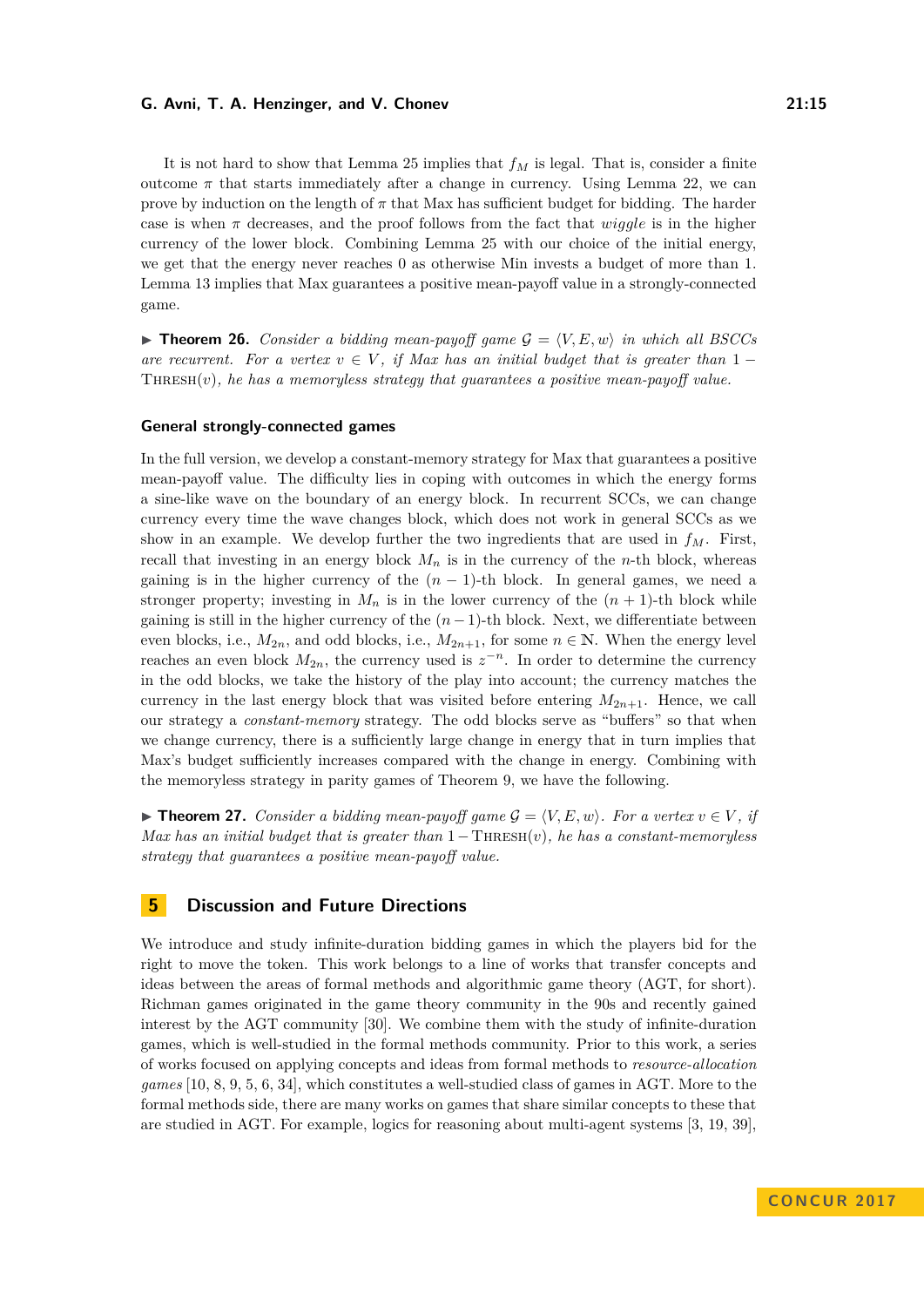### **21:16 Infinite-Duration Bidding Games**

studies of equilibria in games related to synthesis and repair problems [\[18,](#page-16-18) [25,](#page-16-19) [1,](#page-15-12) [15\]](#page-15-13), and studies of infinite-duration non-zero-sum games [\[21,](#page-16-20) [16,](#page-16-21) [17,](#page-16-22) [12\]](#page-15-14).

There are several problems we left open as well as plenty of future research directions. We list a handful of them below. We showed that the complexity of THRESH-BUDG is in NP and coNP. We leave open the problem of determining its exact complexity. We conjecture that it is reducible from solving simple stochastic games, which will show that it is as hard as several other problems whose exact complexity is unknown. In this work we focused on parity and mean-payoff games. *Energy games* are games that are played on a weighted graph, where one of the players tries to reach negative energy and the second player tries to prevent it. Note that unlike parity and mean-payoff, the energy objective is not *prefix independent*. We can show that threshold budgets exist in energy games. The complexity of THRESH-BUDG in energy games is interesting and is tied with recent work on optimizing the probability of reaching a destination in a weighted MDP [\[26,](#page-16-23) [41\]](#page-17-3). For acyclic energy bidding games, the problem is PP-hard using a result in [\[26\]](#page-16-23), and for a single-vertex games the problem is in P using the direct formula of [\[32\]](#page-16-24). For general games the problem is open.

**Acknowledgments.** We thank Petr Novotný for helpful discussions and pointers.

#### **References**

- <span id="page-15-12"></span>**1** S. Almagor, G. Avni, and O. Kupferman. Repairing multi-player games. In *Proc. 26th CONCUR*, pages 325–339, 2015.
- <span id="page-15-1"></span>**2** S. Almagor, D. Kuperberg, and O. Kupferman. The sensing cost of monitoring and synthesis. In *Proc. 35th FSTTCS*, pages 380–393, 2015.
- <span id="page-15-11"></span>**3** R. Alur, T. A. Henzinger, and O. Kupferman. Alternating-time temporal logic. *J. ACM*, 49(5):672–713, 2002.
- <span id="page-15-0"></span>**4** K.R. Apt and E. Grädel. *Lectures in Game Theory for Computer Scientists*. Cambridge University Press, 2011.
- <span id="page-15-9"></span>**5** G. Avni, S. Guha, and O. Kupferman. An abstraction-refinement methodology for reasoning about network games. In *Proc. 26th IJCAI*, 2017.
- <span id="page-15-10"></span>**6** G. Avni, S. Guha, and O. Kupferman. Timed network games. In *Proc. 42nd MFCS*, 2017.
- <span id="page-15-5"></span>**7** G. Avni, T. A. Henzinger, and V. Chonev. Infinite-duration bidding games. *CoRR*, abs/1705.01433, 2017. <https://arxiv.org/abs/1705.01433>.
- <span id="page-15-7"></span>**8** G. Avni, T. A. Henzinger, and O. Kupferman. Dynamic resource allocation games. In *Proc. 9th SAGT*, pages 153–166, 2016.
- <span id="page-15-8"></span>**9** G. Avni, O. Kupferman, and T. Tamir. Congestion games with multisets of resources and applications in synthesis. In *Proc. 35th FSTTCS*, pages 365–379, 2015.
- <span id="page-15-6"></span>**10** G. Avni, O. Kupferman, and T. Tamir. Network-formation games with regular objectives. *Inf. Comput.*, 251:165–178, 2016.
- <span id="page-15-4"></span>**11** N. Berger, N. Kapur, L. J. Schulman, and V. V. Vazirani. Solvency games. In *Proc. 28th FSTTCS*, pages 61–72, 2008.
- <span id="page-15-14"></span>**12** P. Bouyer, R. Brenguier, N. Markey, and M. Ummels. Nash equilibria in concurrent games with büchi objectives. In *Proc. 31st FSTTCS*, pages 375–386, 2011.
- <span id="page-15-3"></span>**13** T. Brázdil, V. Brozek, K. Etessami, and A. Kucera. Approximating the termination value of one-counter mdps and stochastic games. In *Proc. 38th ICALP*, pages 332–343, 2011.
- <span id="page-15-2"></span>**14** T. Brázdil, V. Brozek, K. Etessami, A. Kucera, and D. Wojtczak. One-counter markov decision processes. In *Proc. 21st SODA*, pages 863–874, 2010.
- <span id="page-15-13"></span>**15** R. Brenguier, L. Clemente, P. Hunter, G. A. Pérez, M. Randour, J.-F. Raskin, O. Sankur, and M. Sassolas. Non-zero sum games for reactive synthesis. In *Proc. 10th LATA*, pages 3–23, 2016.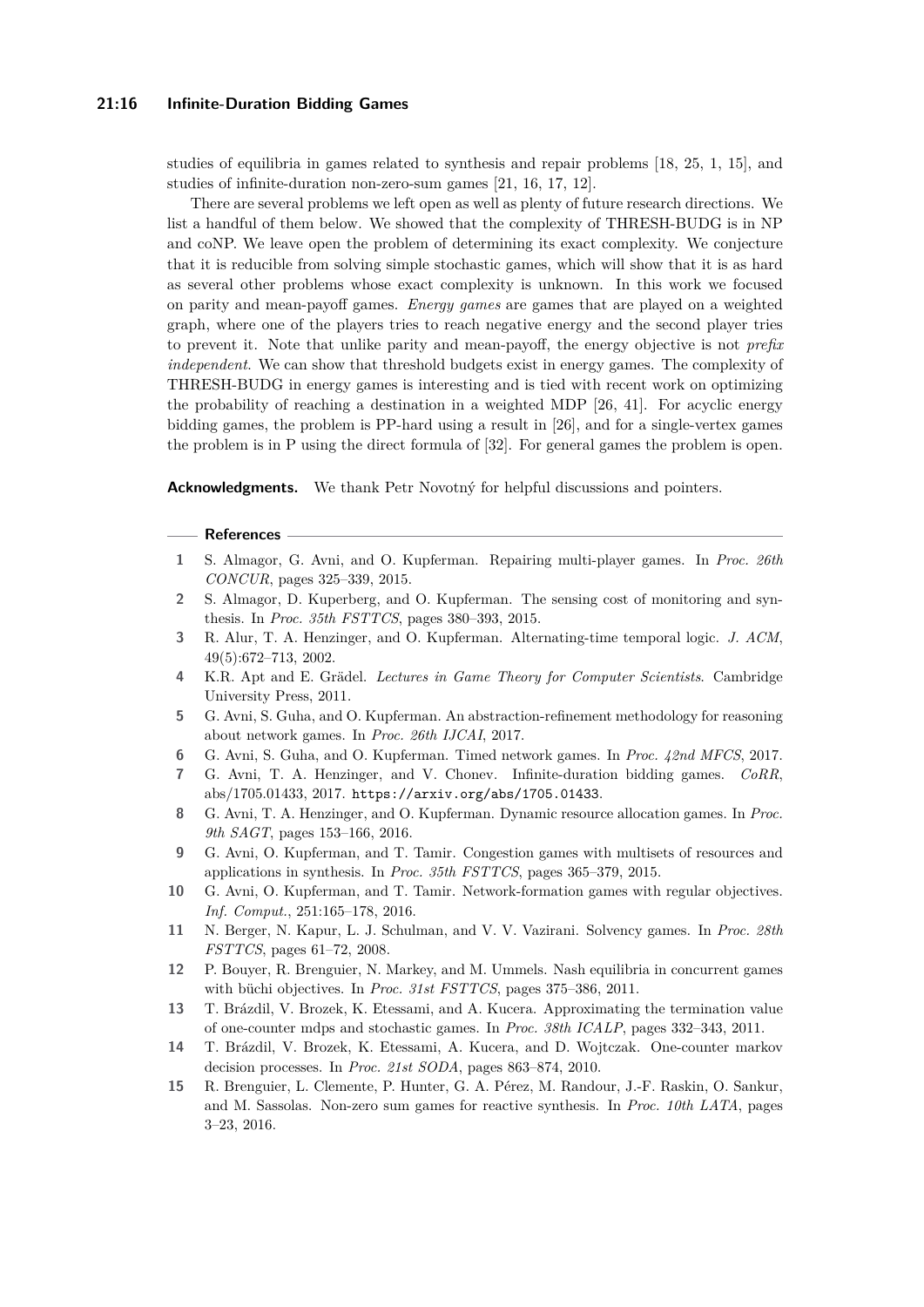- <span id="page-16-21"></span>**16** T. Brihaye, V. Bruyère, J. De Pril, and H. Gimbert. On subgame perfection in quantitative reachability games. *Logical Methods in Computer Science*, 9(1), 2012.
- <span id="page-16-22"></span>**17** V. Bruyère, N. Meunier, and J.-F. Raskin. Secure equilibria in weighted games. In *Proc. CSL-LICS*, pages 26:1–26:26, 2014.
- <span id="page-16-18"></span>**18** K. Chatterjee, T. A. Henzinger, and M. Jurdzinski. Games with secure equilibria. *Theor. Comput. Sci.*, 365(1-2):67–82, 2006.
- <span id="page-16-16"></span>**19** K. Chatterjee, T. A. Henzinger, and N. Piterman. Strategy logic. *Inf. Comput.*, 208(6):677– 693, 2010.
- <span id="page-16-3"></span>**20** K. Chatterjee, R. Majumdar, and T. A. Henzinger. Controller synthesis with budget constraints. In *Proc. 11th HSCC*, pages 72–86, 2008.
- <span id="page-16-20"></span>**21** K. Chatterjee, R. Majumdar, and M. Jurdzinski. On nash equilibria in stochastic games. In *Proc. 13th CSL*, pages 26–40, 2004.
- <span id="page-16-14"></span>**22** A. Condon. On algorithms for simple stochastic games. In *Proc. DIMACS*, pages 51–72, 1990.
- <span id="page-16-11"></span>**23** M. Develin and S. Payne. Discrete bidding games. *The Electronic Journal of Combinatorics*, 17(1):R85, 2010.
- <span id="page-16-10"></span>**24** K. Etessami, D. Wojtczak, and M. Yannakakis. Quasi-birth-death processes, tree-like qbds, probabilistic 1-counter automata, and pushdown systems. *Perform. Eval.*, 67(9):837–857, 2010.
- <span id="page-16-19"></span>**25** D. Fisman, O. Kupferman, and Y. Lustig. Rational synthesis. In *Proc. 16th TACAS*, pages 190–204, 2010.
- <span id="page-16-23"></span>**26** C. Haase and S. Kiefer. The odds of staying on budget. In *Proc. 42nd ICALP*, pages 234–246, 2015.
- <span id="page-16-5"></span>**27** M. Holtmann, L. Kaiser, and W. Thomas. Degrees of lookahead in regular infinite games. *Logical Methods in Computer Science*, 8(3), 2012.
- <span id="page-16-4"></span>**28** F. A. Hosch and L. H. Landweber. Finite delay solutions for sequential conditions. In *ICALP*, pages 45–60, 1972.
- <span id="page-16-8"></span>**29** K. Johnson, D. Simchi-Levi, and P. Sun. Analyzing scrip systems. *Operations Research*, 62(3):524–534, 2014.
- <span id="page-16-13"></span>**30** G. Kalai, R. Meir, and M. Tennenholtz. Bidding games and efficient allocations. In *Proc. 16th EC*, pages 113–130, 2015.
- <span id="page-16-7"></span>**31** I. A. Kash, E. J. Friedman, and J. Y. Halpern. Optimizing scrip systems: crashes, altruists, hoarders, sybils and collusion. *Distributed Computing*, 25(5):335–357, 2012.
- <span id="page-16-24"></span>**32** G. Katriel. Gambler's ruin probability – a general formula. *Statistics and Probability Letters*, 83:2205–2210, 2013.
- <span id="page-16-6"></span>**33** F. Klein and M. Zimmermann. How much lookahead is needed to win infinite games? *Logical Methods in Computer Science*, 12(3), 2016.
- <span id="page-16-15"></span>**34** O. Kupferman and T. Tamir. Hierarchical network formation games. In *Proc. 23rd TACAS*, pages 229–246, 2017.
- <span id="page-16-1"></span>**35** A. J. Lazarus, D. E. Loeb, J. G. Propp, W. R. Stromquist, and D. H. Ullman. Combinatorial games under auction play. *Games and Economic Behavior*, 27(2):229–264, 1999.
- <span id="page-16-0"></span>**36** A. J. Lazarus, D. E. Loeb, J. G. Propp, and D. Ullman. Richman games. 29:439–449, 1996.
- <span id="page-16-9"></span>**37** R. Paes Leme, V. Syrgkanis, and É. Tardos. Sequential auctions and externalities. In *Proc. 23rd SODA*, pages 869–886, 2012.
- <span id="page-16-12"></span>**38** M. Menz, J. Wang, and J. Xie. Discrete all-pay bidding games. *CoRR*, abs/1504.02799, 2015.
- <span id="page-16-17"></span>**39** F. Mogavero, A. Murano, and M. Y. Vardi. Reasoning about strategies. In *Proc. 30th FSTTCS*, pages 133–144, 2010.
- <span id="page-16-2"></span>**40** A. Pnueli and R. Rosner. On the synthesis of a reactive module. In *Proc. 16th POPL*, pages 179–190, 1989.